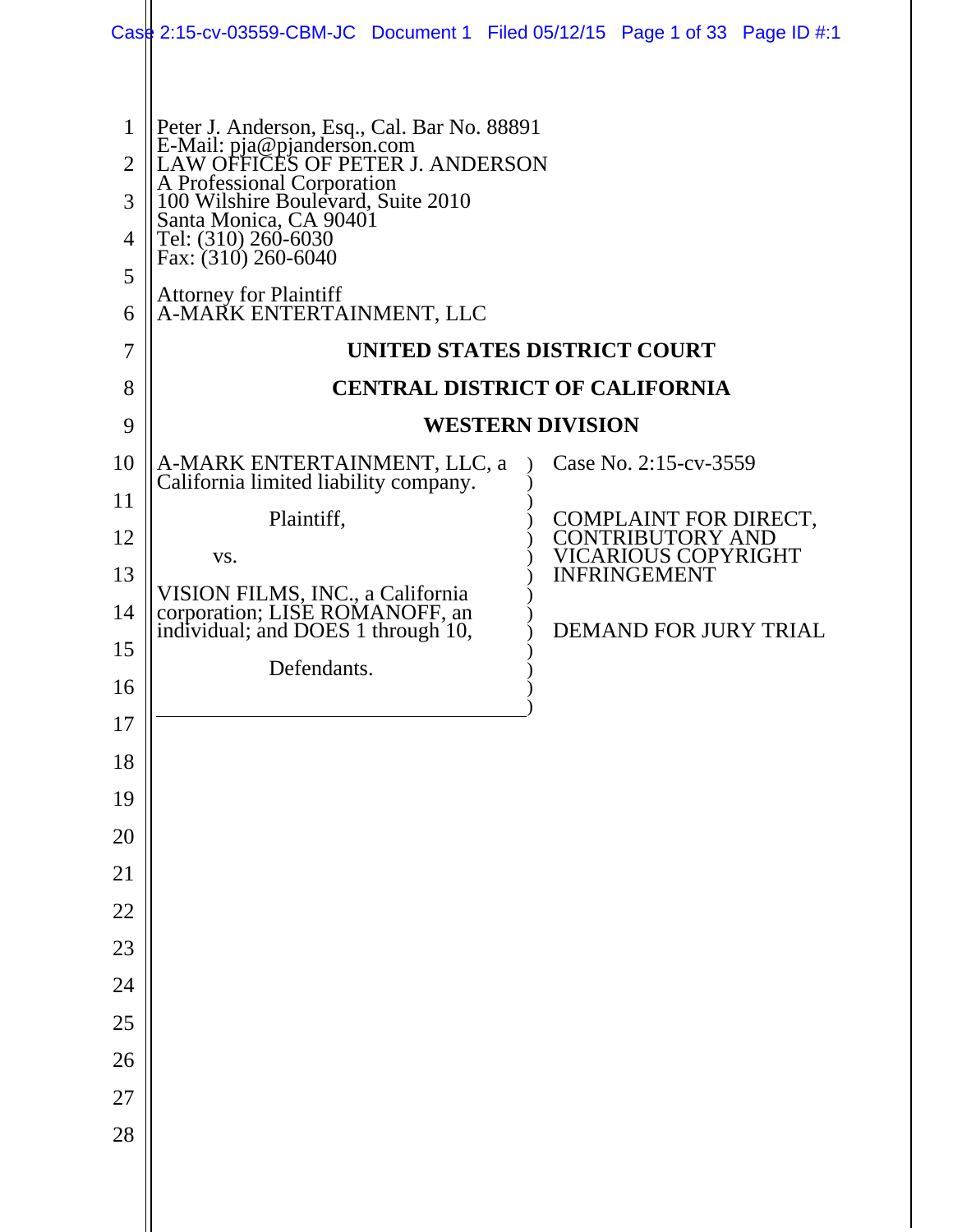| 1              | Plaintiff A-Mark Entertainment, LLC, alleges:                                            |  |
|----------------|------------------------------------------------------------------------------------------|--|
| $\overline{2}$ | <b>JURISDICTION AND VENUE</b>                                                            |  |
| 3              | The Court has jurisdiction of this action pursuant to 28 U.S.C. §§ 1331<br>1.            |  |
| $\overline{4}$ | and 1338(a), insofar as it arises under the Copyright Act of 1976, 17 U.S.C. §§ 101 et   |  |
| 5              | seq.                                                                                     |  |
| 6              | Venue is proper in this District under 28 U.S.C. § 1391(b), insofar as at<br>2.          |  |
| $\overline{7}$ | least one defendant resides in this District or, alternatively, under 28 U.S.C. §        |  |
| 8              | 1391(b), insofar as a substantial part of the events or omissions giving rise to the     |  |
| 9              | claims occurred in this District, or, alternatively, under 28 U.S.C. §§ 1391(b) or 1400, |  |
| 10             | insofar as at least one defendant may be found here.                                     |  |
| 11             | <b>THE PARTIES</b>                                                                       |  |
| 12             | 3.<br>Plaintiff is a California limited liability company, with its principal place      |  |
| 13             | of business in Los Angeles County, California.                                           |  |
| 14             | Plaintiff is informed and believes, and upon that basis alleges, that:<br>4.             |  |
| 15             | defendant Vision Films, Inc. ("Vision"), is a California<br>(a)                          |  |
| 16             | corporation, with its principal place of business in Los Angeles County,                 |  |
| 17             | California; and                                                                          |  |
| 18             | defendant Lise Romanoff is an individual residing in and<br>(b)                          |  |
| 19             | doing business in Los Angeles County, California, and an officer,                        |  |
| 20             | director and shareholder of Vision.                                                      |  |
| 21             | Plaintiff is presently unaware of the true names and/or the involvement<br>5.            |  |
| 22             | of the defendants sued herein by the fictitious designations Does 1-10, and for that     |  |
| 23             | reason sues them by those designations. Plaintiff will seek leave of Court to amend      |  |
| 24             | this pleading to identify those defendants when their true names and involvement in      |  |
| 25             | the infringements hereinafter described are known.                                       |  |
| 26             | $\frac{1}{1}$                                                                            |  |
| 27             | ///                                                                                      |  |
| 28             | $\frac{1}{1}$                                                                            |  |
|                |                                                                                          |  |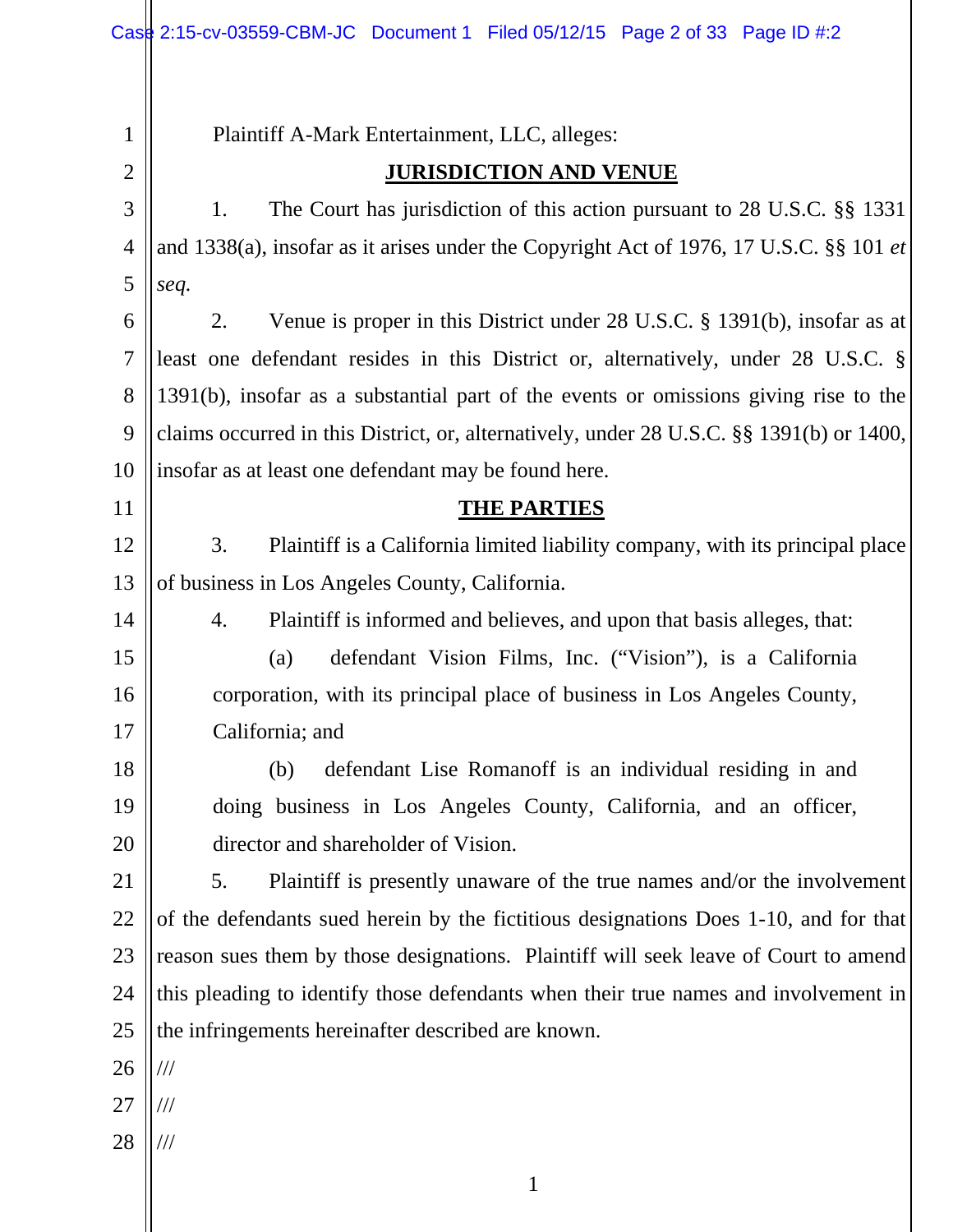|                | Case 2:15-cv-03559-CBM-JC Document 1 Filed 05/12/15 Page 3 of 33 Page ID #:3     |  |  |  |
|----------------|----------------------------------------------------------------------------------|--|--|--|
|                |                                                                                  |  |  |  |
| 1              | <b>BACKGROUND FACTS</b>                                                          |  |  |  |
| $\overline{2}$ | <b>Plaintiff's Copyrighted Motion Pictures</b>                                   |  |  |  |
| 3              | On or about October 1, 2009, plaintiff acquired from the Screen Actors<br>6.     |  |  |  |
| 4              | Guild ("SAG") all right, title and interest, including copyrights, in and to the |  |  |  |
| 5              | following 19 motion pictures (collectively, the "Movies"):                       |  |  |  |
| 6              | <b>Fatal Pursuit;</b><br>(a)                                                     |  |  |  |
| 7              | Girl In The Cadillac;<br>(b)                                                     |  |  |  |
| 8              | Killing Midnight;<br>(c)                                                         |  |  |  |
| 9              | Pendulum;<br>(d)                                                                 |  |  |  |
| 10             | Ripper Man;<br>(e)                                                               |  |  |  |
| 11             | (f)<br>Shadow Hours, aka Night Shadows;                                          |  |  |  |
| 12             | St. Patrick's Day;<br>(g)                                                        |  |  |  |
| 13             | Sally;<br>(h)                                                                    |  |  |  |
| 14             | Good Luck, aka The Ox And The Eye, aka Guys Like Us, aka<br>(i)                  |  |  |  |
| 15             | Gimps;                                                                           |  |  |  |
| 16             | High Freakquency, aka 24/7 Radio;<br>(j)                                         |  |  |  |
| 17             | (k)<br>Livers Ain't Cheap, aka The Real Thing;                                   |  |  |  |
| 18             | Markus 4, aka Firestorm;<br>(1)                                                  |  |  |  |
| 19             | Nature Trail, aka Lying In Wait;<br>(m)                                          |  |  |  |
| 20             | Nikita Blues;<br>(n)                                                             |  |  |  |
| 21             | Vasectomy: A Delicate Matter;<br>$\left( 0 \right)$                              |  |  |  |
| 22             | <b>Blade Boxer;</b><br>(p)                                                       |  |  |  |
| 23             | Felons, aka Charades;<br>(q)                                                     |  |  |  |
| 24             | <i>Theory Of The Leisure Class; and</i><br>(r)                                   |  |  |  |
| 25             | Weekend Adventure, aka Sorority Girls And The Creature<br>(s)                    |  |  |  |
| 26             | From Hell, aka Blood Hungry.                                                     |  |  |  |
| 27             | $\frac{1}{1}$                                                                    |  |  |  |
| 28             | ///                                                                              |  |  |  |
|                | $\overline{2}$                                                                   |  |  |  |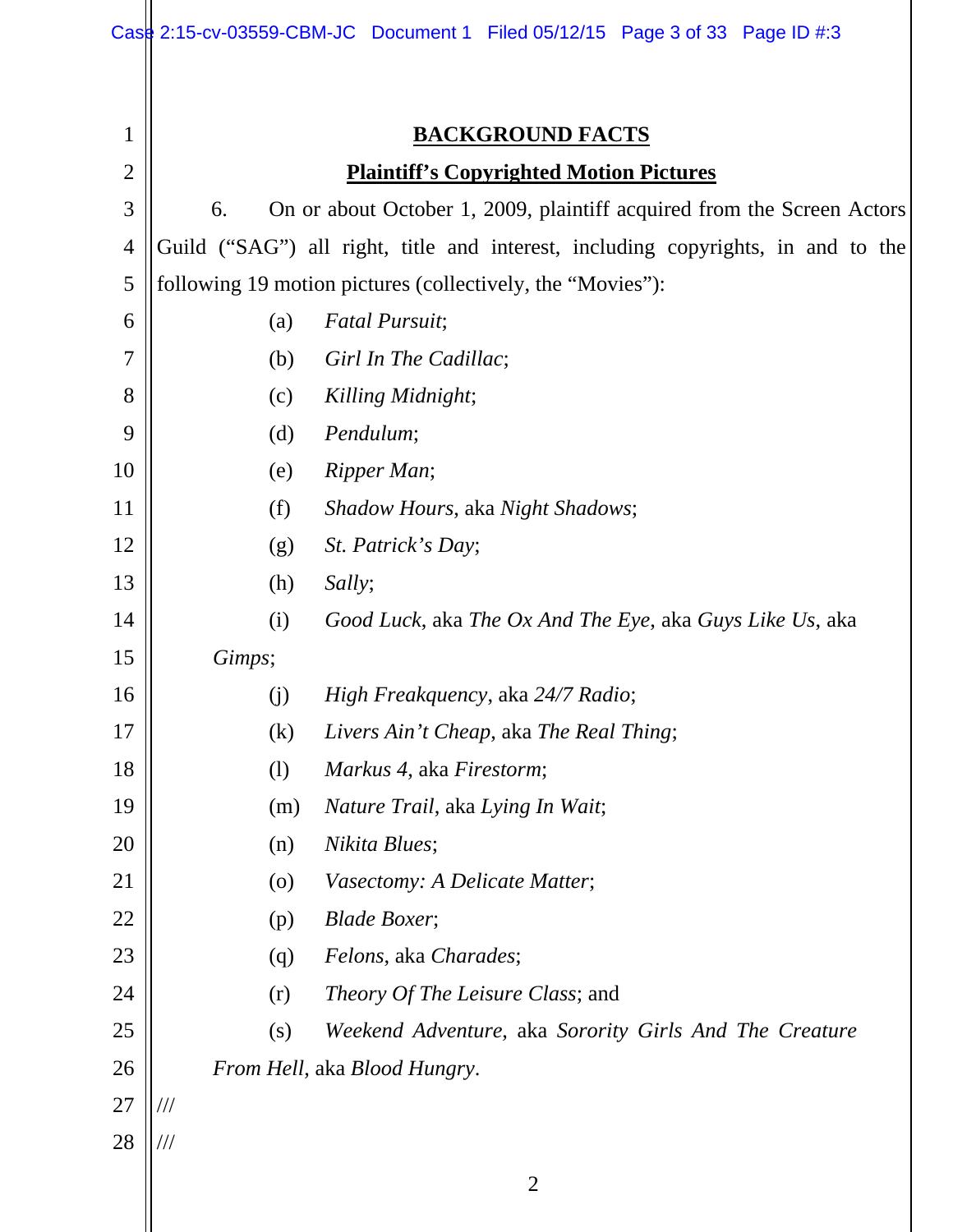1 2 3 7. Plaintiff's Movies are copyrightable subject matter under the Copyright Act of 1976, 17 U.S.C. §§ 101 *et seq.* Due to their bulk, copies of the Movies are not attached to this Complaint.

4

#### **The Vision Sales Agency Agreement**

5 6 7 8 9 10 11 8. Prior to plaintiff's acquisition of the Movies from SAG, SAG and Vision entered into a written sales agency agreement dated October 2, 2006, as amended by SAG and Vision in writing as of January 1, 2008 (the "Sales Agency Agreement"). Pursuant to the Sales Agency Agreement, Vision was engaged to act as SAG's sales agent with respect to the Movies for a term expiring on June 30, 2010, provided that Vision had until July 30, 2010 to follow up regarding any offers received prior to June 30, 2010.

12

13 14 15 9. Before plaintiff acquired the Movies from SAG on or about October 1, 2009, SAG disclosed the Sales Agency Agreement to plaintiff, plaintiff agreed to take subject to the Sales Agency Agreement and Vision agreed that plaintiff would replace SAG in the Sales Agency Agreement.

16 17 18 19 20 10. As a result, from October 1, 2009, through the expiration of Vision's authority to act as plaintiff's sales agent under the Sales Agency Agreement on July 30, 2010, the Sales Agency Agreement authorized Vision to pursue and issue licenses on behalf of plaintiff, but expressly included, *inter alia*, the following notice and approval provisions:

- 21
- 22

23

24

25

26

(a) Vision was required to submit to plaintiff for plaintiff's approval, the details, including all material terms, of each offer Vision obtained for a license;

(b) If and when plaintiff approved an offer, Vision was required to obtain plaintiff's approval of the written license before execution of the written license; and

27 ///

28 ///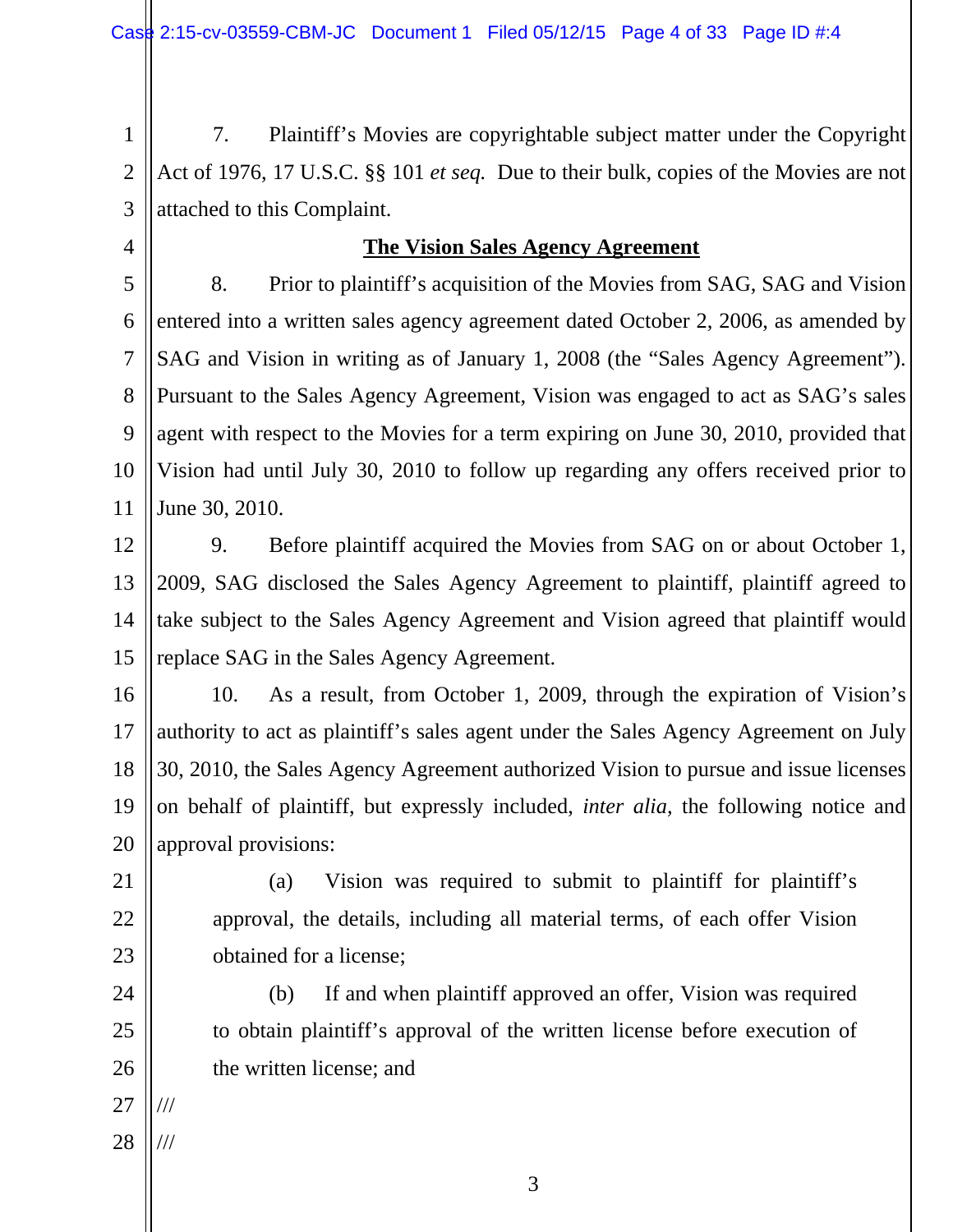(c) If and when plaintiff approved the written license, Vision could sign the license as sales agent on behalf of plaintiff.

- 3 Sales Agency Agreement at 1-2.
- 4

5

1

2

### **The June 30, 2010 Expiration of Vision's Authority Under the Sales Agency Agreement to Serve as Plaintiff's Sales Agent**

6 7 8 9 10 11 11. By the Sales Agency Agreement's express terms, Vision's authority to act as plaintiff's sales agent expired on June 30, 2010. As a result, except for a 30 day period ending July 30, 2010 to follow up regarding any offers Vision had received prior to June 30, 2010, Vision's authority as plaintiff's sales agent, to solicit or receive offers or to issue licenses with respect to plaintiff's Movies, ended on June 30, 2010.

- 12
- 13
- 14

21

22

# **Plaintiff's February 2011 Denial of Vision's Request for an Extension of Its Authority to Serve as Plaintiff's Sales Agent Under the Expired Sales Agency Agreement**

15 16 17 18 19 20 12. On or about February 1, 2011, plaintiff learned that Vision had continued to offer plaintiff's Movies for exploitation. Plaintiff sent Vision an e-mail on February 3, 2011, asking for the legal basis on which Vision continued to offer and exploit plaintiff's Movies after the June 30, 2010 expiration of the Sales Agency Agreement. That day, Vision's Romanoff responded with an e-mail stating, *inter alia*:

"As I mentioned, we didn't realize it expired and have continued to sell to today."

23 24 Vision's Romanoff also proposed extending the Sales Agency Agreement to enable Vision to offer and license plaintiff's Movies.

- 25 26 13. On February 4, 2011, plaintiff sent Vision's Romanoff an e-mail stating: "Good morning Lise,
- 27 28 "Please discontinue the sale of any more titles and please do not complete any incomplete deals. If you would be so kind as to send me a complete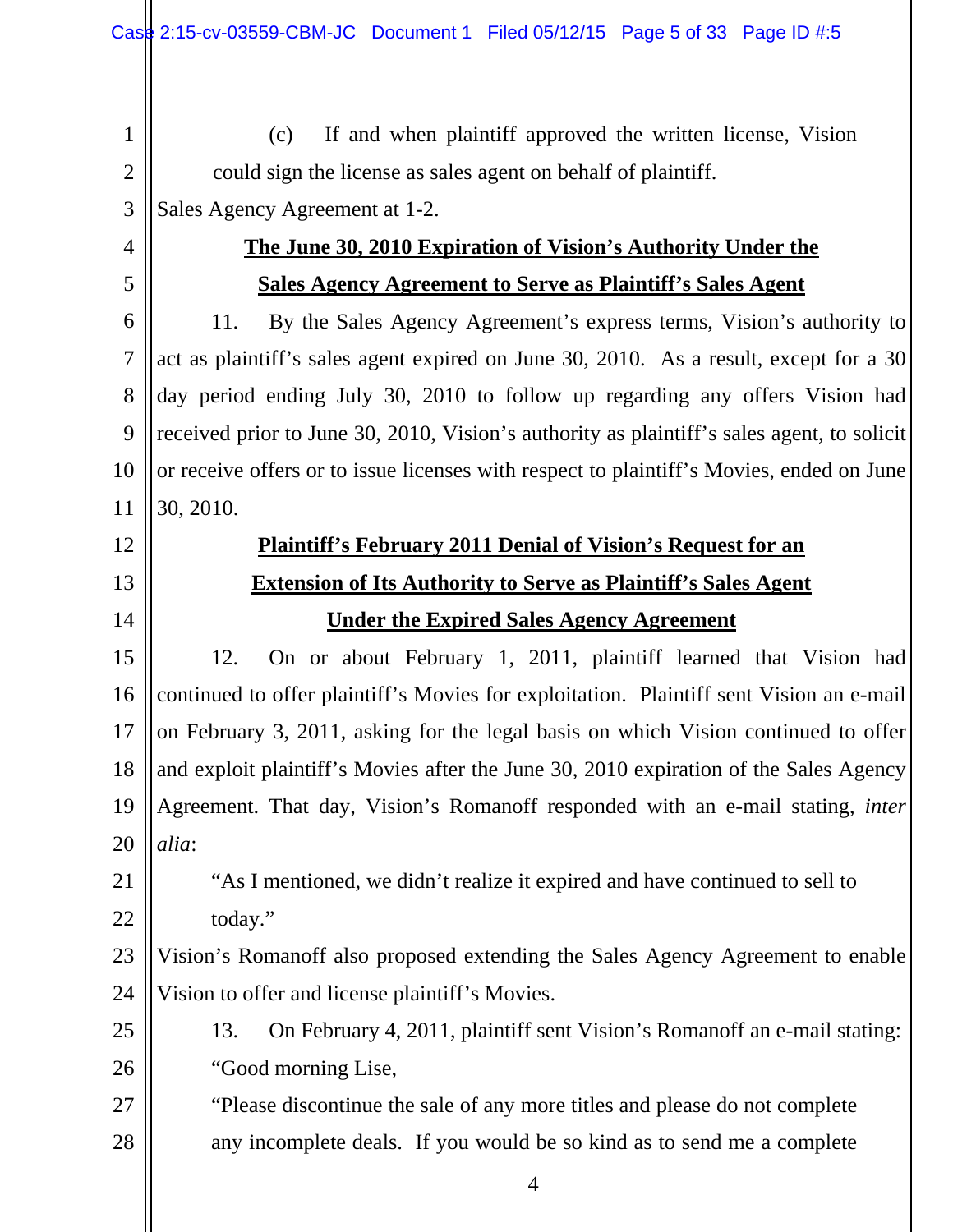listing of all deals done since the contract between us expired I would

1

2 3 4 5 6 7 8 9 10 11 12 13 14 15 16 17 18 19 20 21 22 23 24 25 greatly appreciate it." 14. Vision's Romanoff responded that day with an e-mail complaining that film festivals were coming up and asking "why would you do this at this time to us." Plaintiff's managing member responded with an e-mail, also on February 4, 2011, raising that "your company is selling our films without a right to do so, and we just found out about it." He followed it with another e-mail to Vision's Romanoff on February 4, 2011, stating, *inter alia*: "I'm happy to discuss a new agreement, but not until we understand the playing field. **In the meantime, I'm not aware of any valid agreement between us, so don't sell our titles or consummate any open deals to do so.**" (Emphasis in original.) 15. From time to time since February 2011, Vision has repeated its request for an extension of Vision's authority to serve as plaintiff's sales agent under the Sales Agency Agreement, and plaintiff has declined to grant that authority. 16. At least by reason of the clear language of the Sales Agency Agreement and the foregoing facts, defendants had actual knowledge that they did not have any authority to offer, sell or license plaintiff's Movies after June 30, 2010. **Despite the Expiration of Vision's Authority Under the Sales Agency Agreement, Defendants Have Continued to Purport to License Plaintiff's Movies**  17. Plaintiff is informed and believes, and upon that basis alleges, that despite the June 30, 2010 expiration of Vision's authority to serve as plaintiff's sales agent, despite Vision's failure to comply with the notice and approval provisions of

26 27 28 the Sales Agency Agreement and despite plaintiff's instructions in February 2011 that defendants cease all exploitation of plaintiff's Movies, defendants continued to issue licenses purporting to authorize the exploitation of plaintiff's Movies. Plaintiff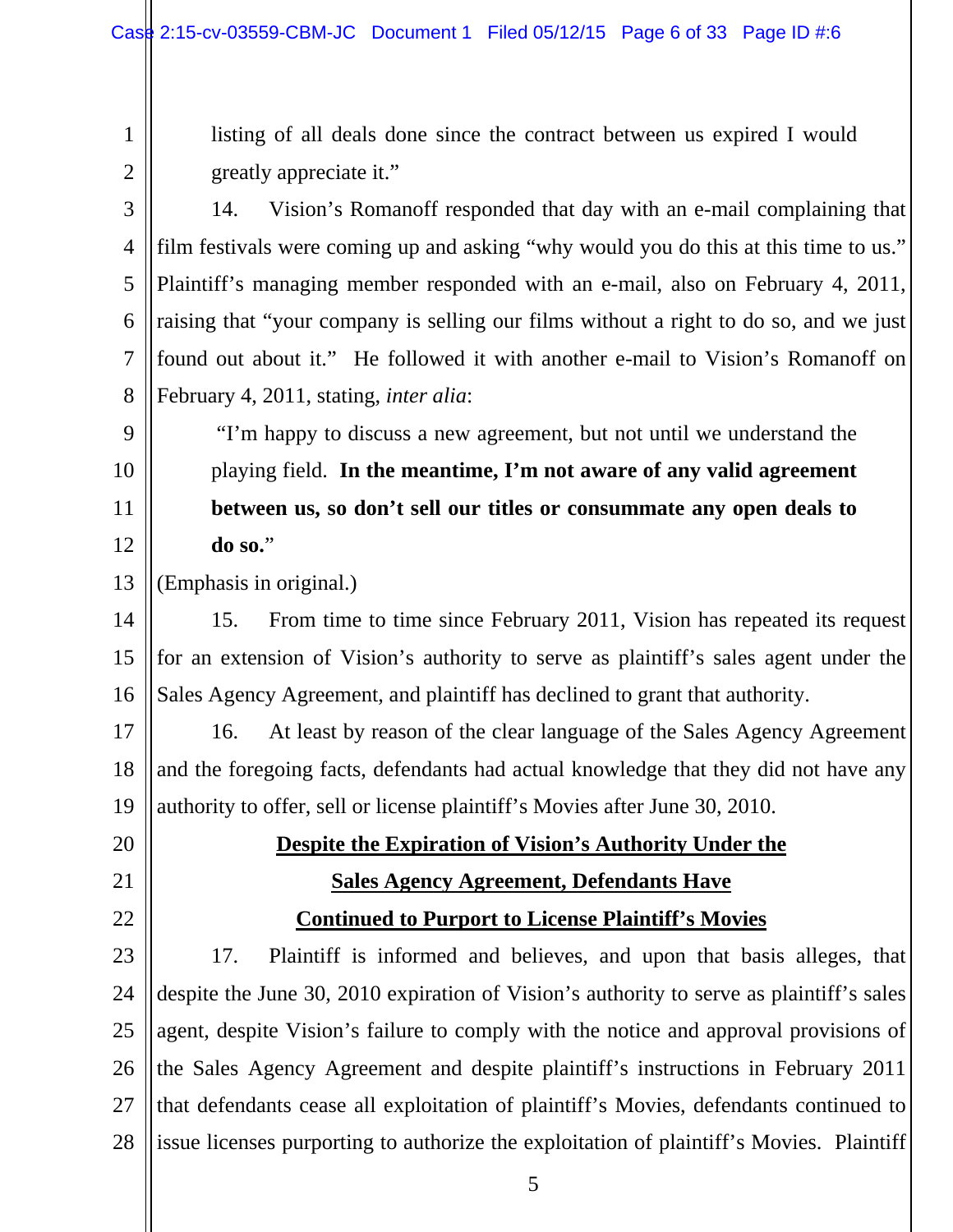1 2 3 4 5 is further informed and believes, and upon that basis alleges, that in connection with those purported licenses Vision made in the United States and delivered, or arranged for the making in the United States and delivery, of copies of plaintiff's Movies for the unauthorized copying, public distribution and/or public display of plaintiff's Movies.

6 7 18. In purporting to issue licenses to plaintiff's Movies after the expiration of the Sales Agency Agreement:

- 8 9 (a) defendants failed to notify plaintiff of the offers Vision had obtained;
	- (b) defendants failed to obtain plaintiff's approval of the offers Vision had obtained;
	- (c) defendants failed to provide the written license to plaintiff for approval prior to execution;
- 14 15 (d) defendants failed to obtain plaintiff's approval of the written license; and
- 16 17 18 19 (e) defendants purported to sign written licenses as the sales agent for plaintiff, despite the fact that, as Vision's Romanoff admitted on February 3, 2011, Vision's authority to serve as plaintiff's sales agent expired on June 30, 2010.
- 20 21 22 23 24 25 26 27 19. The Sales Agency Agreement obligates Vision to render quarterly accountings and allowed Vision to issue – subject to Vision's disclosure obligations and plaintiff's approval rights referred to above – licenses for a term, not to exceed seven years, that extended beyond the expiration of Vision's rights under the Sales Agency Agreement. As a result, after the June 30, 2010 expiration of Vision's authority to serve as plaintiff's sales agent, Vision continued to render quarterly accountings for payments that Vision received under licenses that were issued prior to June 30, 2010.
- 28 ///

10

11

12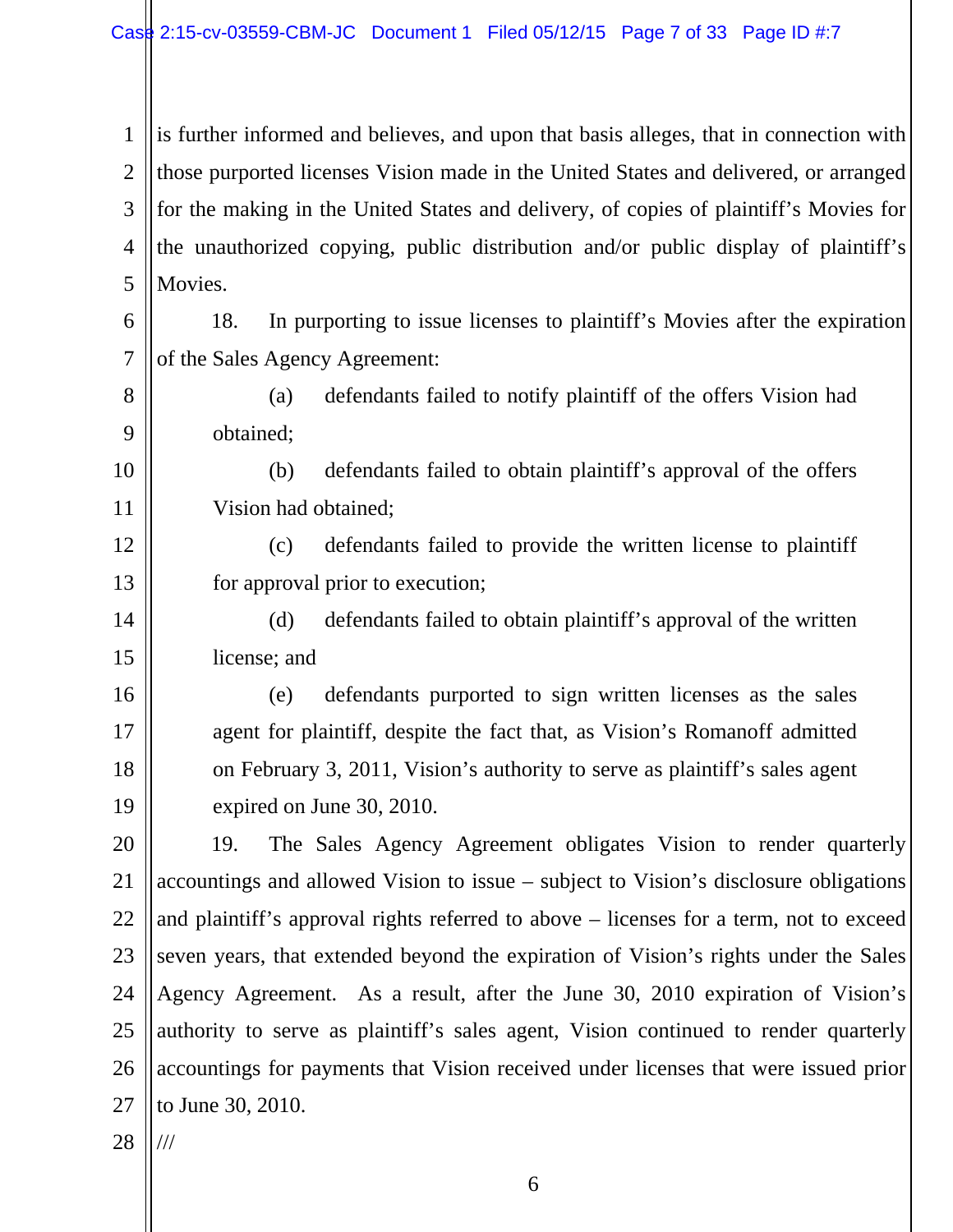1 2 3 4 5 6 7 8 9 10 20. The quarterly reports that Vision issued after the June 30, 2010 expiration of Vision's authority to serve as plaintiff's sales agent, were provided by Vision as single PDF documents, some of which included copies of purported licenses buried in the PDF documents. Vision has admitted that November 27, 2010, is the first time that Vision sent plaintiff a statement that either referenced or included a copy of a license that defendants purported to issue after June 30, 2010. Further, the parties entered into a written tolling agreement on November 26, 2013 and all statutes of limitation continue to be tolled. Accordingly, the three year statute of limitations applicable to copyright infringement claims has not expired as to any of plaintiff's claims.

11 12 13 14 15 16 17 21. Plaintiff is informed and believes, and upon that basis alleges, that defendants' conduct in failing to comply with Vision's obligations to disclose potential licenses to plaintiff and obtain plaintiff's approval, in purporting to sign written licenses on plaintiff's behalf without advising plaintiff and in burying licenses in quarterly PDF accountings, defendants not only acted willfully in infringing plaintiff's copyrights but with an intent to conceal defendants' infringements and delay plaintiff's discovery of defendants' unlawful conduct.

18 19

20

**FIRST CLAIM FOR RELIEF** 

# **(For Copyright Infringement)**

#### **(Against All Defendants)**

21 22 22. Plaintiff refers to and re-alleges each and every allegation contained in paragraphs 1 through 21, inclusive, above, as if set forth herein.

23 24 25 23. Plaintiff's Movies include *Fatal Pursuit*, which was duly registered with the United States Copyright Office on or about March 6, 1995, as Registration No. PAu 1972889.

26 27 28 24. On or about July 9, 2010, April 5, 2011 and February 19, 2013, defendants purported to enter into licenses of rights to *Fatal Pursuit* and Vision, Romanoff and Does 1-5 made and delivered to each of the purported licensees, or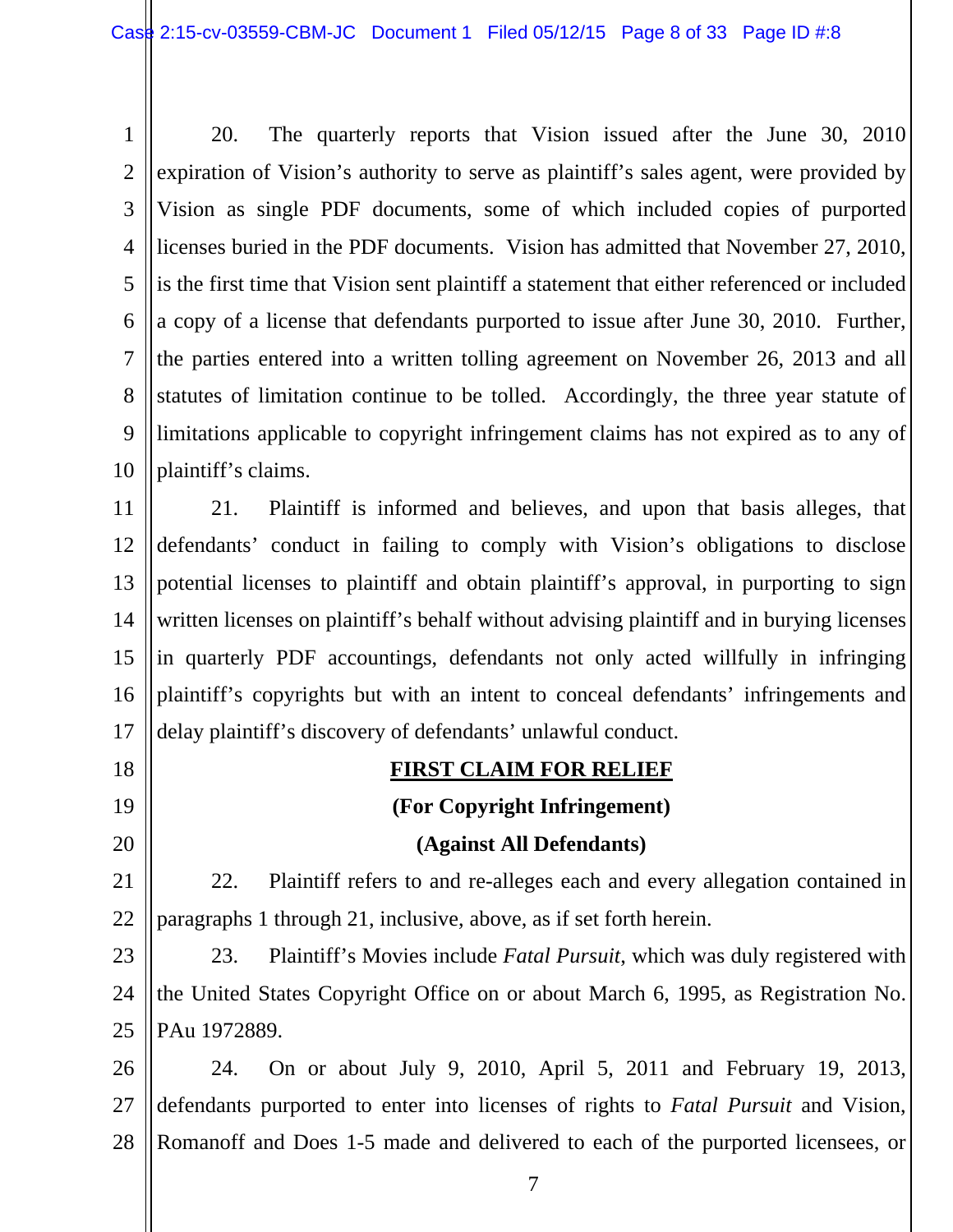1 2 3 4 5 6 caused to be made and delivered to each of the purported licensees, one or more copies of that motion picture. The full extent of defendants' wrongful conduct, including whether defendants purported to enter into other licenses with respect to that motion picture, is not presently known to plaintiff, who will, if necessary and appropriate, seek leave to amend this Complaint when the full extent of defendants' wrongful conduct is ascertained.

7 8 9 10 11 12 25. Defendants have infringed plaintiff's copyright in *Fatal Pursuit*, by, *inter alia*, reproducing the motion picture in copies, by distributing copies of the motion picture to the public, by performing the motion picture publicly, by displaying the motion picture publicly and/or by causing, inducing or purporting to authorize all or some of the foregoing infringements, all without plaintiff's consent, or are vicariously liable for the foregoing infringements.

13 14 15 16 26. Plaintiff is entitled to and requests injunctive relief restraining defendants, and their respective officers, agents and employees, and all persons acting in concert with them, from engaging in any further acts in violation of the copyright laws.

17 18 19 20 21 22 23 24 27. Plaintiff is further entitled to recover from defendants the damages plaintiff has sustained and will sustain, and all gains, direct and indirect profit and advantages obtained by defendants as a result of defendants' acts of infringement, or, at plaintiff's election, statutory damages of \$150,000 for each infringement of the motion picture's copyright for which any one infringer is liable individually and for each infringement of the motion picture's copyright for which any two or more infringers are liable jointly and severally. Plaintiff is further entitled to recover reasonable attorney's fees, pursuant to 17 U.S.C. § 505.

25 ///

26 ///

- 27 ///
- 28 ///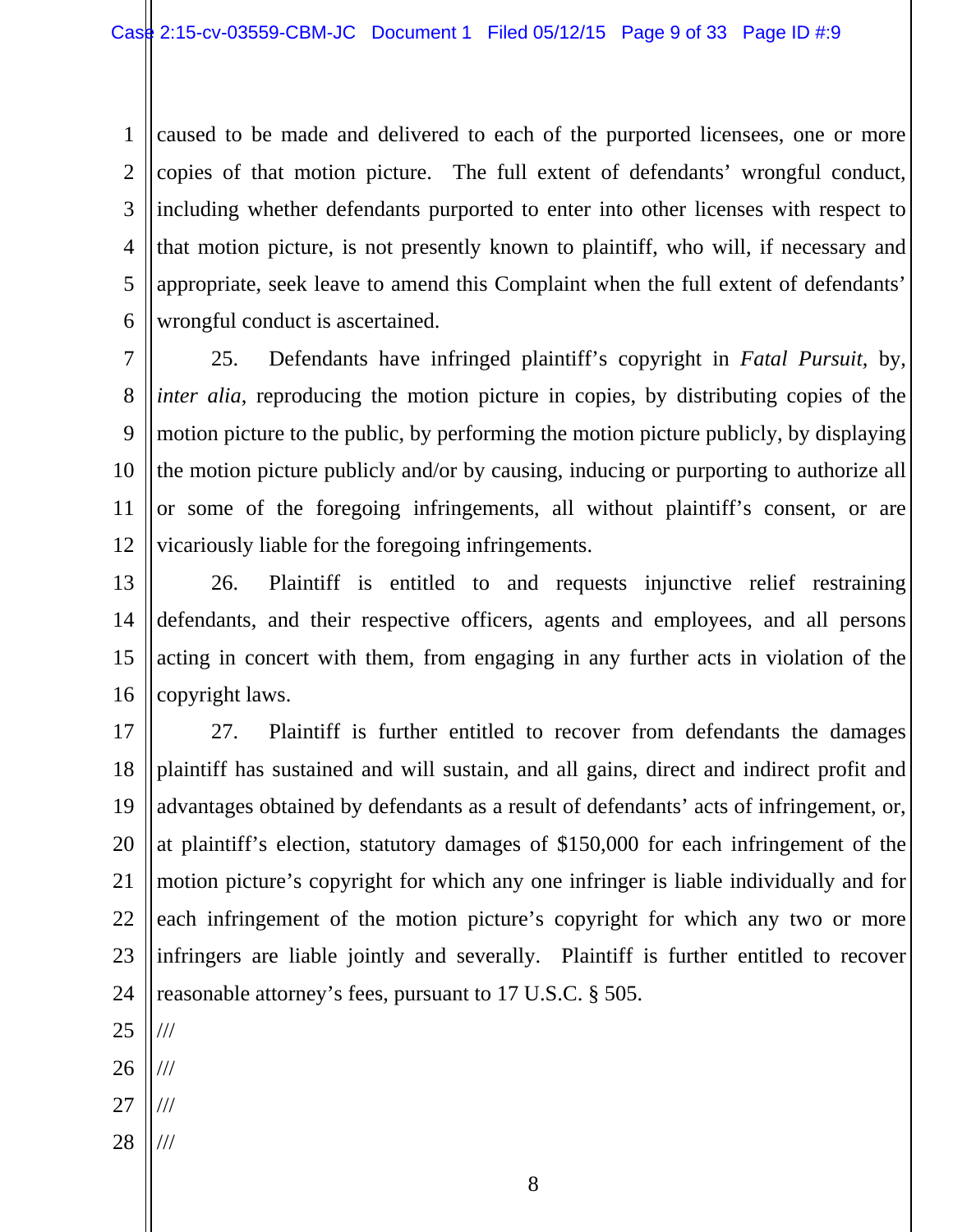1 2

3

4

5

#### **SECOND CLAIM FOR RELIEF**

## **(For Copyright Infringement)**

#### **(Against All Defendants)**

28. Plaintiff refers to and re-alleges each and every allegation contained in paragraphs 1 through 21, inclusive, above, as if set forth herein.

6 7 8 29. Plaintiff's Movies include *Girl In The Cadillac*, which was duly registered with the United States Copyright Office on or about May 11, 1995, as Registration No. PAu 1975254.

9 10 11 12 13 14 15 16 17 30. On or about July 9, 2010, and April 5, 2011, defendants purported to enter into licenses of rights to *Girl In The Cadillac* and Vision, Romanoff and Does 1-5 made and delivered to each of the purported licensees, or caused to be made and delivered to each of the purported licensees, one or more copies of that motion picture. The full extent of defendants' wrongful conduct, including whether defendants purported to enter into other licenses with respect to the motion picture, is not presently known to plaintiff, who will, if necessary and appropriate, seek leave to amend this Complaint when the full extent of defendants' wrongful conduct is ascertained.

18 19 20 21 22 23 31. Defendants have infringed plaintiff's copyright in *Girl In The Cadillac*, by, *inter alia*, reproducing the motion picture in copies, by distributing copies of the motion picture to the public, by performing the motion picture publicly, by displaying the motion picture publicly and/or by causing, inducing or purporting to authorize all or some of the foregoing infringements, all without plaintiff's consent, or are vicariously liable for the foregoing infringements.

24 25 26 27 32. Plaintiff is entitled to and requests injunctive relief restraining defendants, and their respective officers, agents and employees, and all persons acting in concert with them, from engaging in any further acts in violation of the copyright laws.

28 ///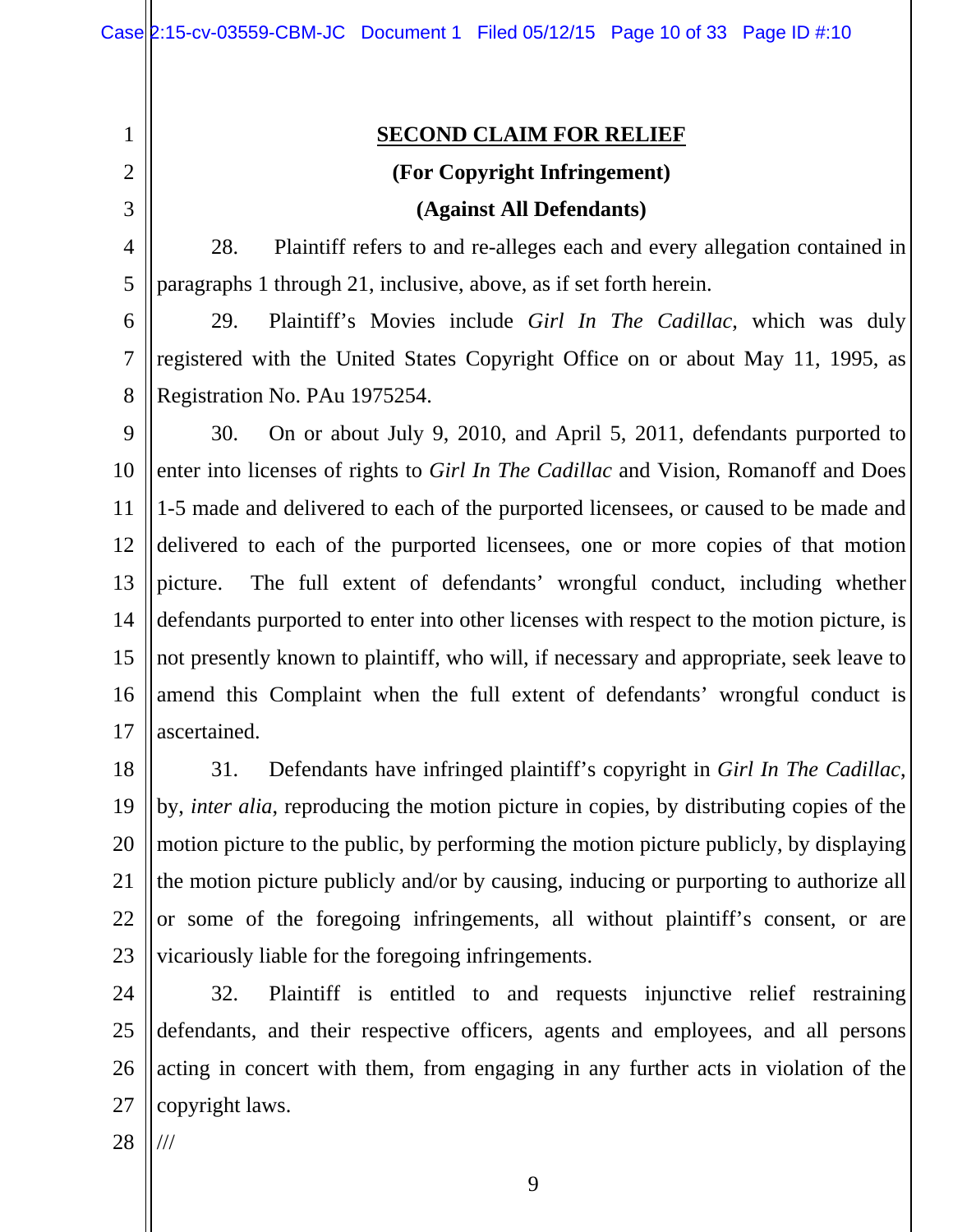1 2 3 4 5 6 7 8 33. Plaintiff is further entitled to recover from defendants the damages plaintiff has sustained and will sustain, and all gains, direct and indirect profit and advantages obtained by defendants as a result of defendants' acts of infringement, or, at plaintiff's election, statutory damages of \$150,000 for each infringement of the motion picture's copyright for which any one infringer is liable individually and for each infringement of the motion picture's copyright for which any two or more infringers are liable jointly and severally. Plaintiff is further entitled to recover reasonable attorney's fees, pursuant to 17 U.S.C. § 505.

9

10

11

#### **THIRD CLAIM FOR RELIEF**

#### **(For Copyright Infringement)**

#### **(Against All Defendants)**

12 13 34. Plaintiff refers to and re-alleges each and every allegation contained in paragraphs 1 through 21, inclusive, above, as if set forth herein.

14 15 16 35. Plaintiff's Movies include *Killing Midnight*, which was duly registered with the United States Copyright Office on or about November 27, 1996, as Registration No. PAu 2143682.

17 18 19 20 21 22 23 24 25 36. On or about July 9, 2010, April 5, 2011 and February 19, 2013, defendants purported to enter into licenses of rights to *Killing Midnight* and Vision, Romanoff and Does 1-5 made and delivered to each of the purported licensees, or caused to be made and delivered to each of the purported licensees, one or more copies of that motion picture. The full extent of defendants' wrongful conduct, including whether defendants purported to enter into other licenses with respect to the motion picture, is not presently known to plaintiff, who will, if necessary and appropriate, seek leave to amend this Complaint when the full extent of defendants' wrongful conduct is ascertained.

26 27 28 37. Defendants have infringed plaintiff's copyright in *Killing Midnight*, by, *inter alia*, reproducing the motion picture in copies, by distributing copies of the motion picture to the public, by performing the motion picture publicly, by displaying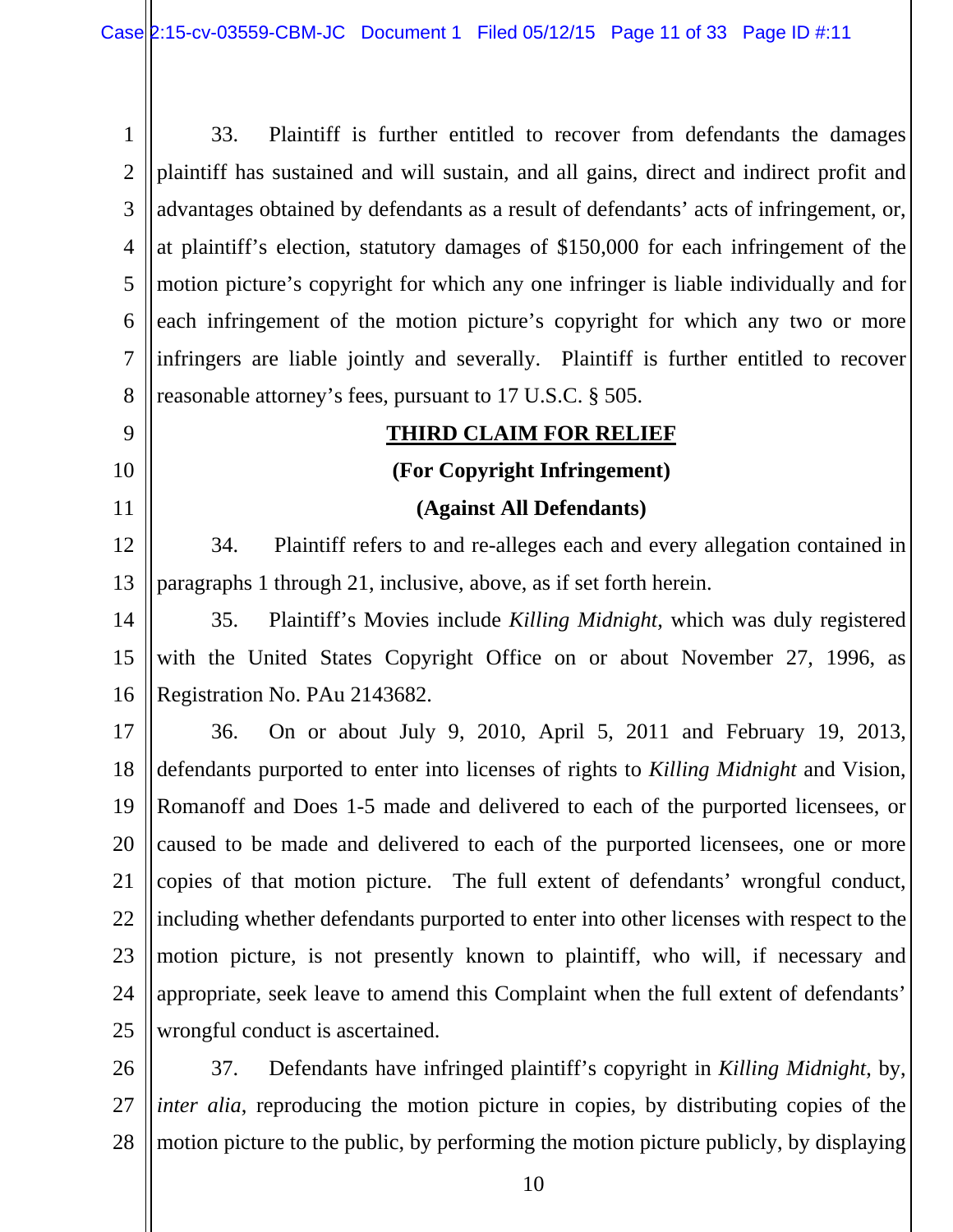1 2 3 the motion picture publicly and/or by causing, inducing or purporting to authorize all or some of the foregoing infringements, all without plaintiff's consent, or are vicariously liable for the foregoing infringements.

4 5 6 7 38. Plaintiff is entitled to and requests injunctive relief restraining defendants, and their respective officers, agents and employees, and all persons acting in concert with them, from engaging in any further acts in violation of the copyright laws.

8 9 10 11 12 13 14 15 39. Plaintiff is further entitled to recover from defendants the damages plaintiff has sustained and will sustain, and all gains, direct and indirect profit and advantages obtained by defendants as a result of defendants' acts of infringement, or, at plaintiff's election, statutory damages of \$150,000 for each infringement of the motion picture's copyright for which any one infringer is liable individually and for each infringement of the motion picture's copyright for which any two or more infringers are liable jointly and severally. Plaintiff is further entitled to recover reasonable attorney's fees, pursuant to 17 U.S.C. § 505.

#### **FOURTH CLAIM FOR RELIEF**

16

17

18

#### **(For Copyright Infringement)**

#### **(Against All Defendants)**

19 20 40. Plaintiff refers to and re-alleges each and every allegation contained in paragraphs 1 through 21, inclusive, above, as if set forth herein.

21 22 23 41. Plaintiff's Movies include *Pendulum*, which was duly registered with the United States Copyright Office on or about May 23, 1996, as Registration No. PA 841436.

24 25 26 27 28 42. On or about July 9, 2010, April 5, 2011, June 22, 2011, and February 19, 2013, defendants purported to enter into licenses of rights to *Pendulum* and Vision, Romanoff and Does 1-5 made and delivered to each of the purported licensees, or caused to be made and delivered to each of the purported licensees, one or more copies of that motion picture. The full extent of defendants' wrongful conduct,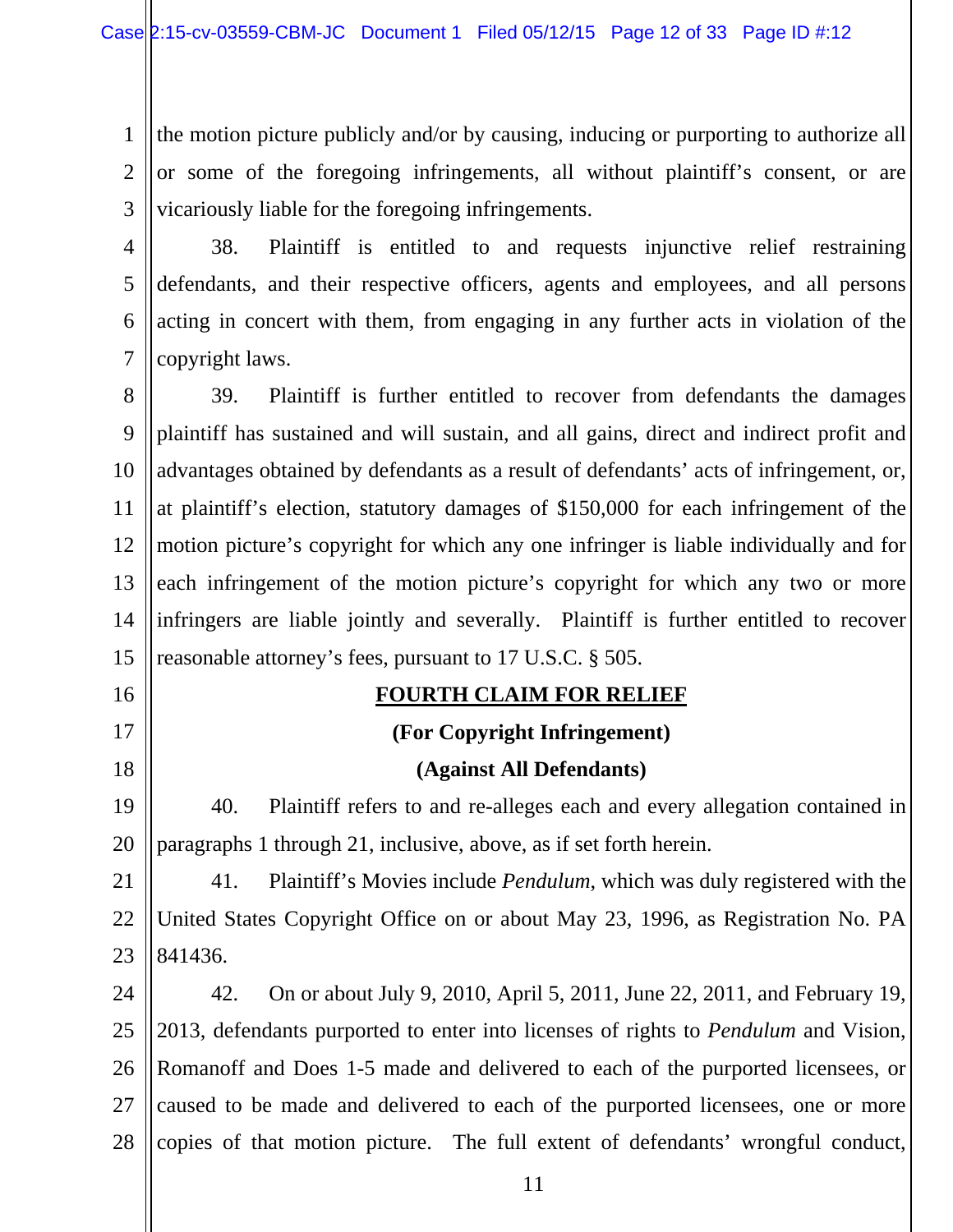1 2 3 4 including whether defendants purported to enter into other licenses with respect to the motion picture, is not presently known to plaintiff, who will, if necessary and appropriate, seek leave to amend this Complaint when the full extent of defendants' wrongful conduct is ascertained.

5 6 7 8 9 10 43. Defendants have infringed plaintiff's copyright in *Pendulum*, by, *inter alia*, reproducing the motion picture in copies, by distributing copies of the motion picture to the public, by performing the motion picture publicly, by displaying the motion picture publicly and/or by causing, inducing or purporting to authorize all or some of the foregoing infringements, all without plaintiff's consent, or are vicariously liable for the foregoing infringements.

11 12 13 14 44. Plaintiff is entitled to and requests injunctive relief restraining defendants, and their respective officers, agents and employees, and all persons acting in concert with them, from engaging in any further acts in violation of the copyright laws.

15 16 17 18 19 20 21 22 45. Plaintiff is further entitled to recover from defendants the damages plaintiff has sustained and will sustain, and all gains, direct and indirect profit and advantages obtained by defendants as a result of defendants' acts of infringement, or, at plaintiff's election, statutory damages of \$150,000 for each infringement of the motion picture's copyright for which any one infringer is liable individually and for each infringement of the motion picture's copyright for which any two or more infringers are liable jointly and severally. Plaintiff is further entitled to recover reasonable attorney's fees, pursuant to 17 U.S.C. § 505.

# **FIFTH CLAIM FOR RELIEF (For Copyright Infringement) (Against All Defendants)**

26 27 46. Plaintiff refers to and re-alleges each and every allegation contained in paragraphs 1 through 21, inclusive, above, as if set forth herein.

28 ///

23

24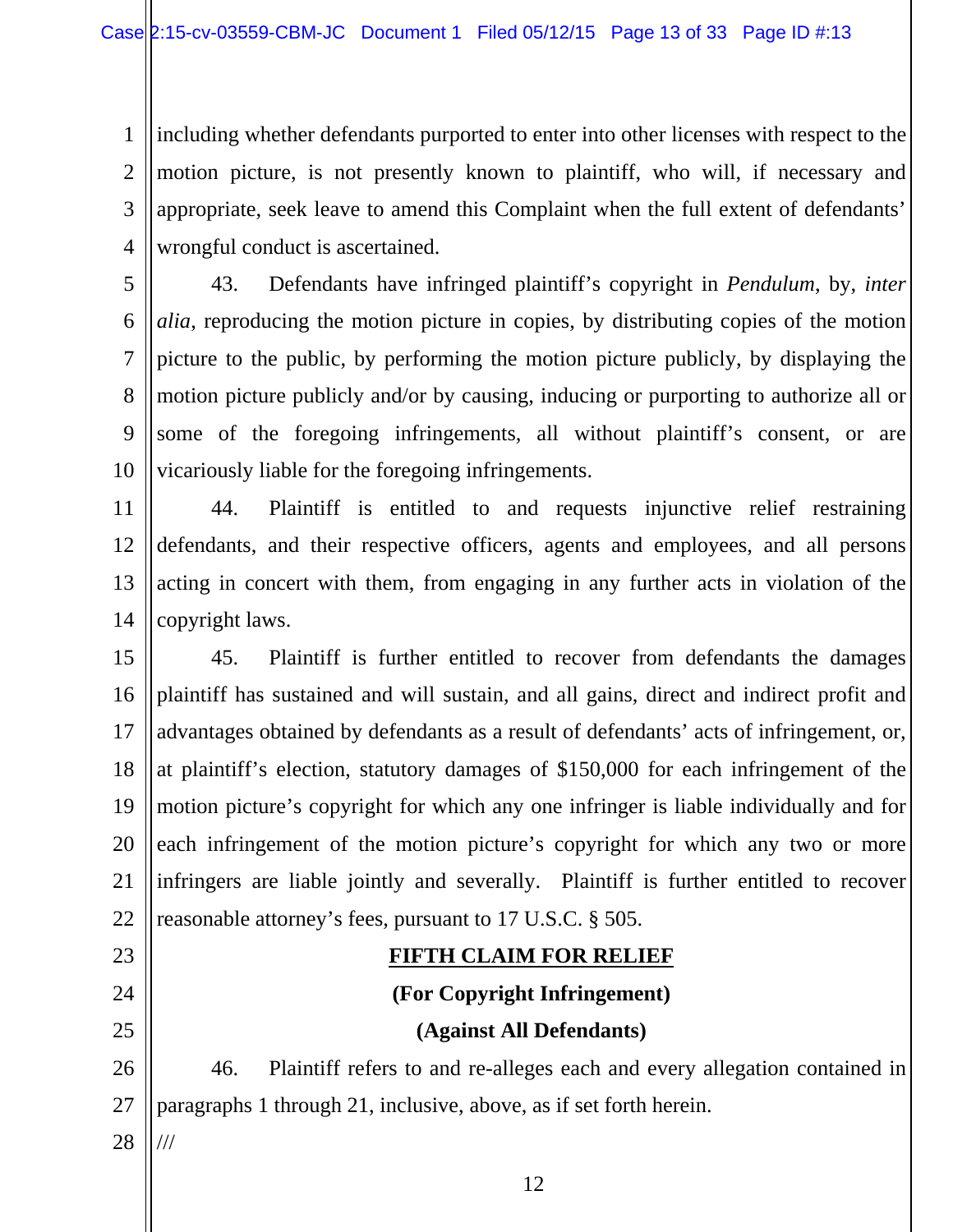1 2 3 47. Plaintiff's Movies include *Ripper Man*, which was duly registered with the United States Copyright Office on or about October 26, 1996, as Registration No. PAu 2024296.

- 4 5 6 7 8 9 10 11 12 48. On or about July 9, 2010, April 5, 2011, and February 19, 2013, defendants purported to enter into licenses of rights to *Ripper Man* and Vision, Romanoff and Does 1-5 made and delivered to each of the purported licensees, or caused to be made and delivered to each of the purported licensees, one or more copies of that motion picture. The full extent of defendants' wrongful conduct, including whether defendants purported to enter into other licenses with respect to the motion picture, is not presently known to plaintiff, who will, if necessary and appropriate, seek leave to amend this Complaint when the full extent of defendants' wrongful conduct is ascertained.
- 13 14 15 16 17 18 49. Defendants have infringed plaintiff's copyright in *Ripper Man*, by, *inter alia*, reproducing the motion picture in copies, by distributing copies of the motion picture to the public, by performing the motion picture publicly, by displaying the motion picture publicly and/or by causing, inducing or purporting to authorize all or some of the foregoing infringements, all without plaintiff's consent, or are vicariously liable for the foregoing infringements.
- 19 20 21 22 50. Plaintiff is entitled to and requests injunctive relief restraining defendants, and their respective officers, agents and employees, and all persons acting in concert with them, from engaging in any further acts in violation of the copyright laws.
- 23 24 25 26 27 28 51. Plaintiff is further entitled to recover from defendants the damages plaintiff has sustained and will sustain, and all gains, direct and indirect profit and advantages obtained by defendants as a result of defendants' acts of infringement, or, at plaintiff's election, statutory damages of \$150,000 for each infringement of the motion picture's copyright for which any one infringer is liable individually and for each infringement of the motion picture's copyright for which any two or more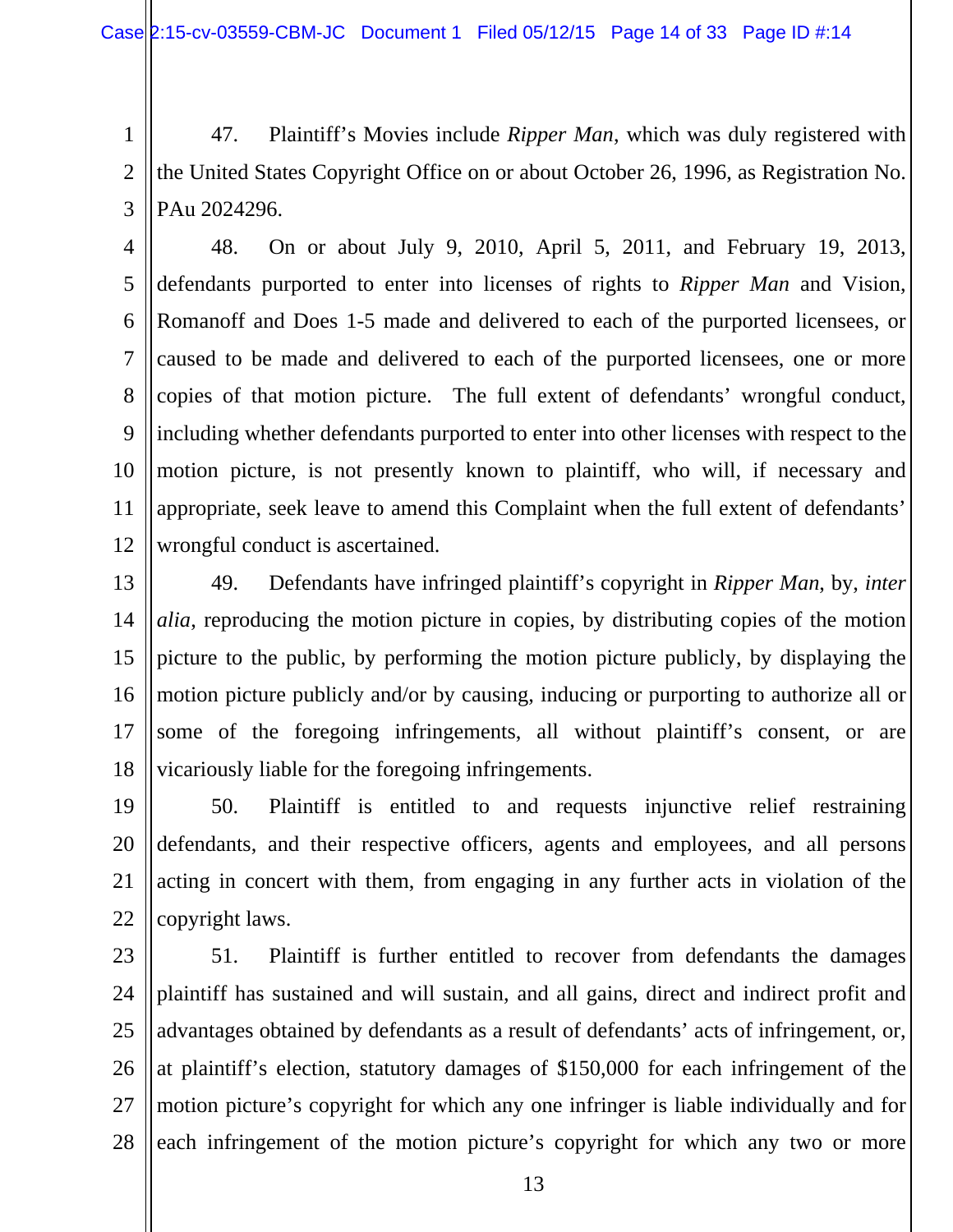3

4

5

1 2 infringers are liable jointly and severally. Plaintiff is further entitled to recover reasonable attorney's fees, pursuant to 17 U.S.C. § 505.

### **SIXTH CLAIM FOR RELIEF (For Copyright Infringement)**

#### **(Against All Defendants)**

6 7 52. Plaintiff refers to and re-alleges each and every allegation contained in paragraphs 1 through 21, inclusive, above, as if set forth herein.

8 9 10 53. Plaintiff's Movies include *Shadow Hours*, which was duly registered with the United States Copyright Office on or about August 22, 2000, as Registration No. PA 1001107.

11 12 13 14 15 16 17 18 19 54. On or about July 9, 2013, January 20, 2011, April 5, 2011, June 22, 2011, May 21, 2012, and February 19, 2013, defendants purported to enter into licenses of rights to *Shadow Hours* and Vision, Romanoff and Does 1-5 made and delivered to each of the purported licensees, or caused to be made and delivered to each of the purported licensees, one or more copies of that motion picture. The full extent of defendants' wrongful conduct, including whether defendants purported to enter into other licenses with respect to the motion picture, is not presently known to plaintiff, who will, if necessary and appropriate, seek leave to amend this Complaint when the full extent of defendants' wrongful conduct is ascertained.

20 21 22 23 24 25 55. Defendants have infringed plaintiff's copyright in *Shadow Hours*, by, *inter alia*, reproducing the motion picture in copies, by distributing copies of the motion picture to the public, by performing the motion picture publicly, by displaying the motion picture publicly and/or by causing, inducing or purporting to authorize all or some of the foregoing infringements, all without plaintiff's consent, or are vicariously liable for the foregoing infringements.

26 27 28 56. Plaintiff is entitled to and requests injunctive relief restraining defendants, and their respective officers, agents and employees, and all persons ///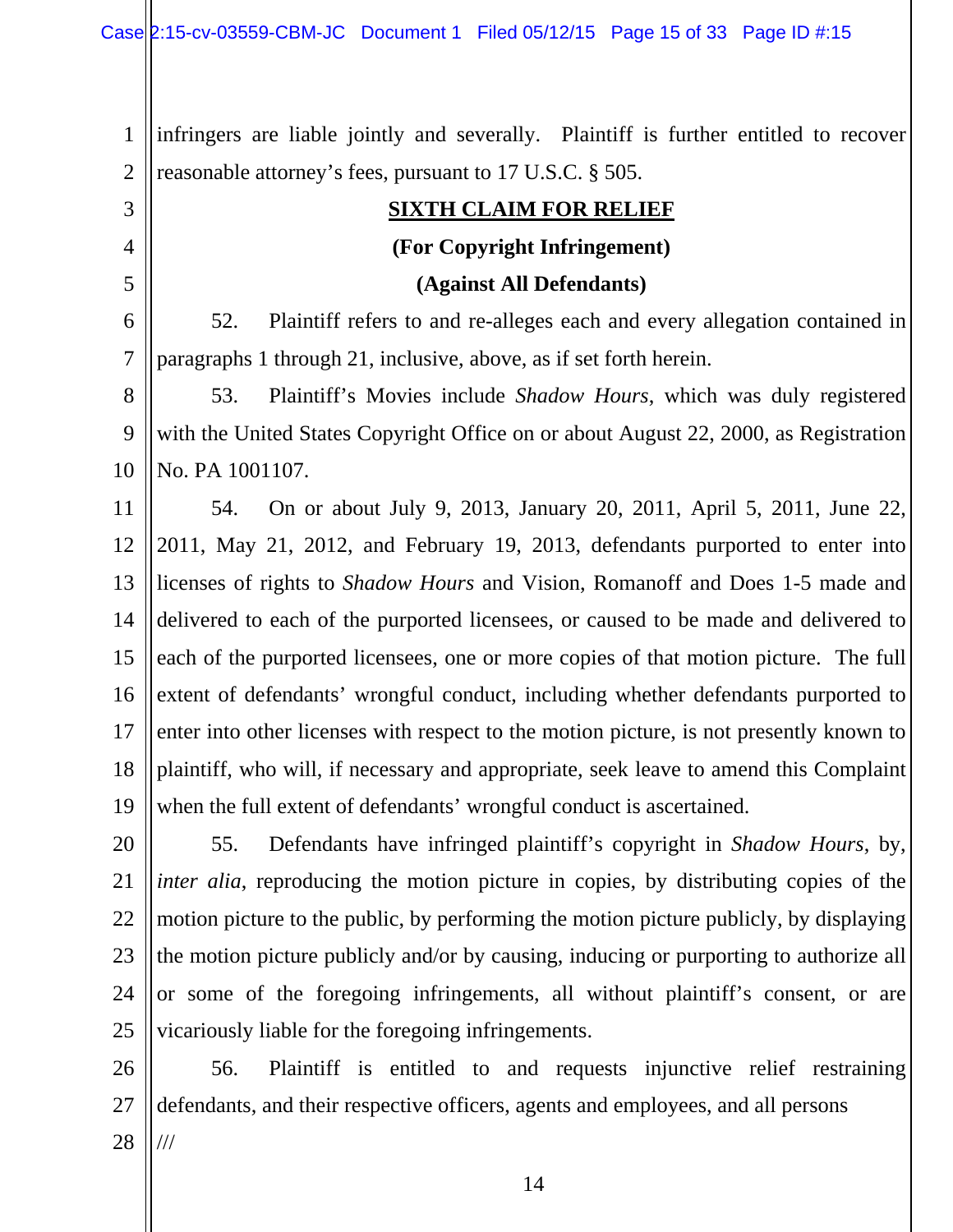1 2 acting in concert with them, from engaging in any further acts in violation of the copyright laws.

3 4 5 6 7 8 9 10 57. Plaintiff is further entitled to recover from defendants the damages plaintiff has sustained and will sustain, and all gains, direct and indirect profit and advantages obtained by defendants as a result of defendants' acts of infringement, or, at plaintiff's election, statutory damages of \$150,000 for each infringement of the motion picture's copyright for which any one infringer is liable individually and for each infringement of the motion picture's copyright for which any two or more infringers are liable jointly and severally. Plaintiff is further entitled to recover reasonable attorney's fees, pursuant to 17 U.S.C. § 505.

#### **SEVENTH CLAIM FOR RELIEF**

11

12

13

14

15

#### **(For Copyright Infringement)**

#### **(Against All Defendants)**

58. Plaintiff refers to and re-alleges each and every allegation contained in paragraphs 1 through 21, inclusive, above, as if set forth herein.

16 17 18 59. Plaintiff's Movies include *St. Patrick's Day*, which was duly registered with the United States Copyright Office on or about March 8, 1995, as Registration No. PA 696553.

19 20 21 22 23 24 25 26 60. On or about July 9, 2010, defendants purported to enter into a license of rights to *St. Patrick's Day* and Vision, Romanoff and Does 1-5 made and delivered to the purported licensee, or caused to be made and delivered to the purported licensee, one or more copies of that motion picture. The full extent of defendants' wrongful conduct, including whether defendants purported to enter into other licenses with respect to the motion picture, is not presently known to plaintiff, who will, if necessary and appropriate, seek leave to amend this Complaint when the full extent of defendants' wrongful conduct is ascertained.

27 28 61. Defendants have infringed plaintiff's copyright in *St. Patrick's Day*, by, *inter alia*, reproducing the motion picture in copies, by distributing copies of the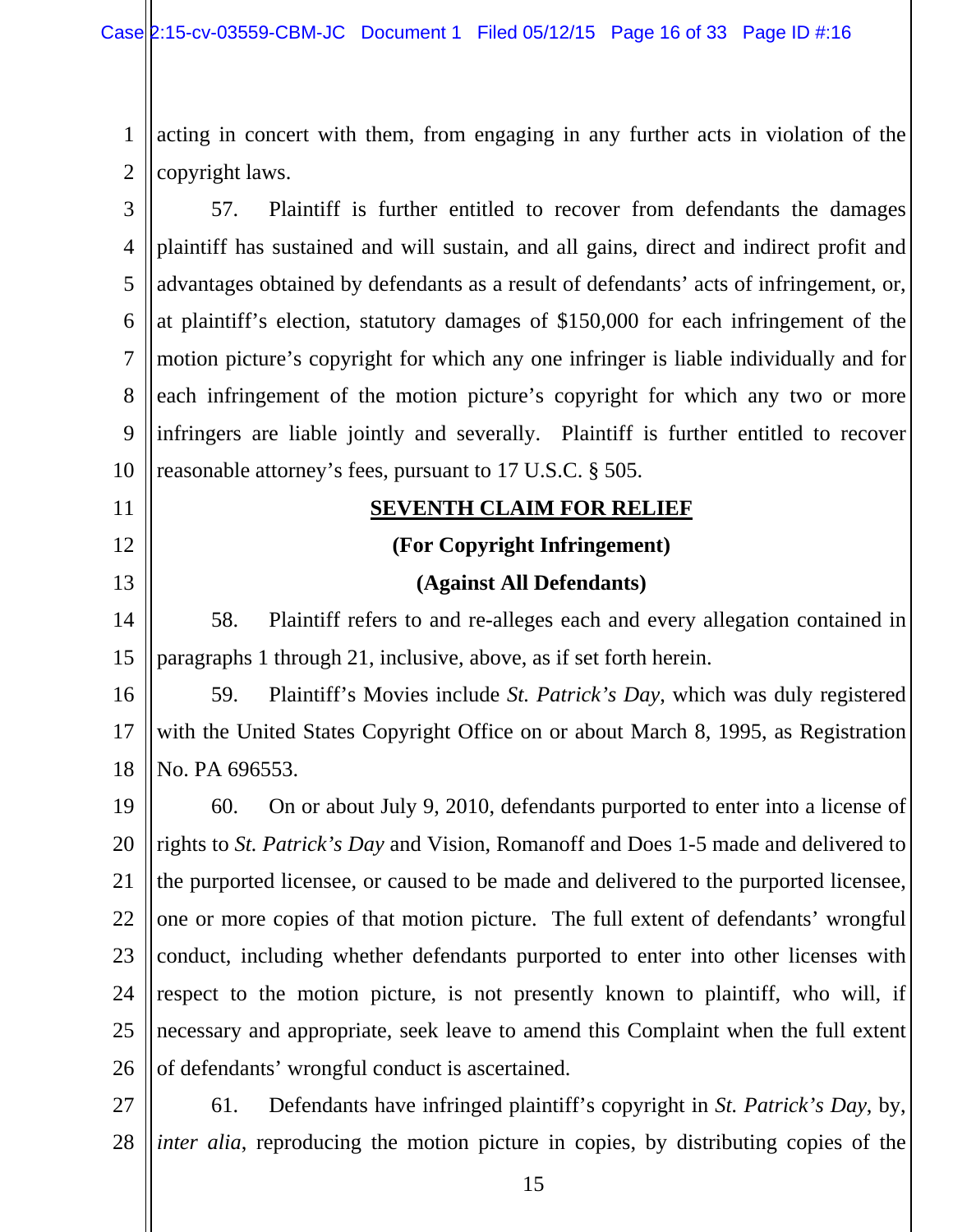1 2 3 4 motion picture to the public, by performing the motion picture publicly, by displaying the motion picture publicly and/or by causing, inducing or purporting to authorize all or some of the foregoing infringements, all without plaintiff's consent, or are vicariously liable for the foregoing infringements.

5 6 7 8 62. Plaintiff is entitled to and requests injunctive relief restraining defendants, and their respective officers, agents and employees, and all persons acting in concert with them, from engaging in any further acts in violation of the copyright laws.

9 10 11 12 13 14 15 16 63. Plaintiff is further entitled to recover from defendants the damages plaintiff has sustained and will sustain, and all gains, direct and indirect profit and advantages obtained by defendants as a result of defendants' acts of infringement, or, at plaintiff's election, statutory damages of \$150,000 for each infringement of the motion picture's copyright for which any one infringer is liable individually and for each infringement of the motion picture's copyright for which any two or more infringers are liable jointly and severally. Plaintiff is further entitled to recover reasonable attorney's fees, pursuant to 17 U.S.C. § 505.

17

18

19

#### **EIGHTH CLAIM FOR RELIEF**

**(For Copyright Infringement)** 

#### **(Against All Defendants)**

20 21 64. Plaintiff refers to and re-alleges each and every allegation contained in paragraphs 1 through 21, inclusive, above, as if set forth herein.

22 23 24 65. Plaintiff's Movies include *Sally*, which was duly registered with the United States Copyright Office on or about October 22, 2007, as Registration No. PAu 3338985.

25 26 27 28 66. On or about January 27, 2012, defendants purported to enter into a license of rights to *Sally* and Vision, Romanoff and Does 1-5 made and delivered to the purported licensee, or caused to be made and delivered to the purported licensee, one or more copies of that motion picture. The full extent of defendants' wrongful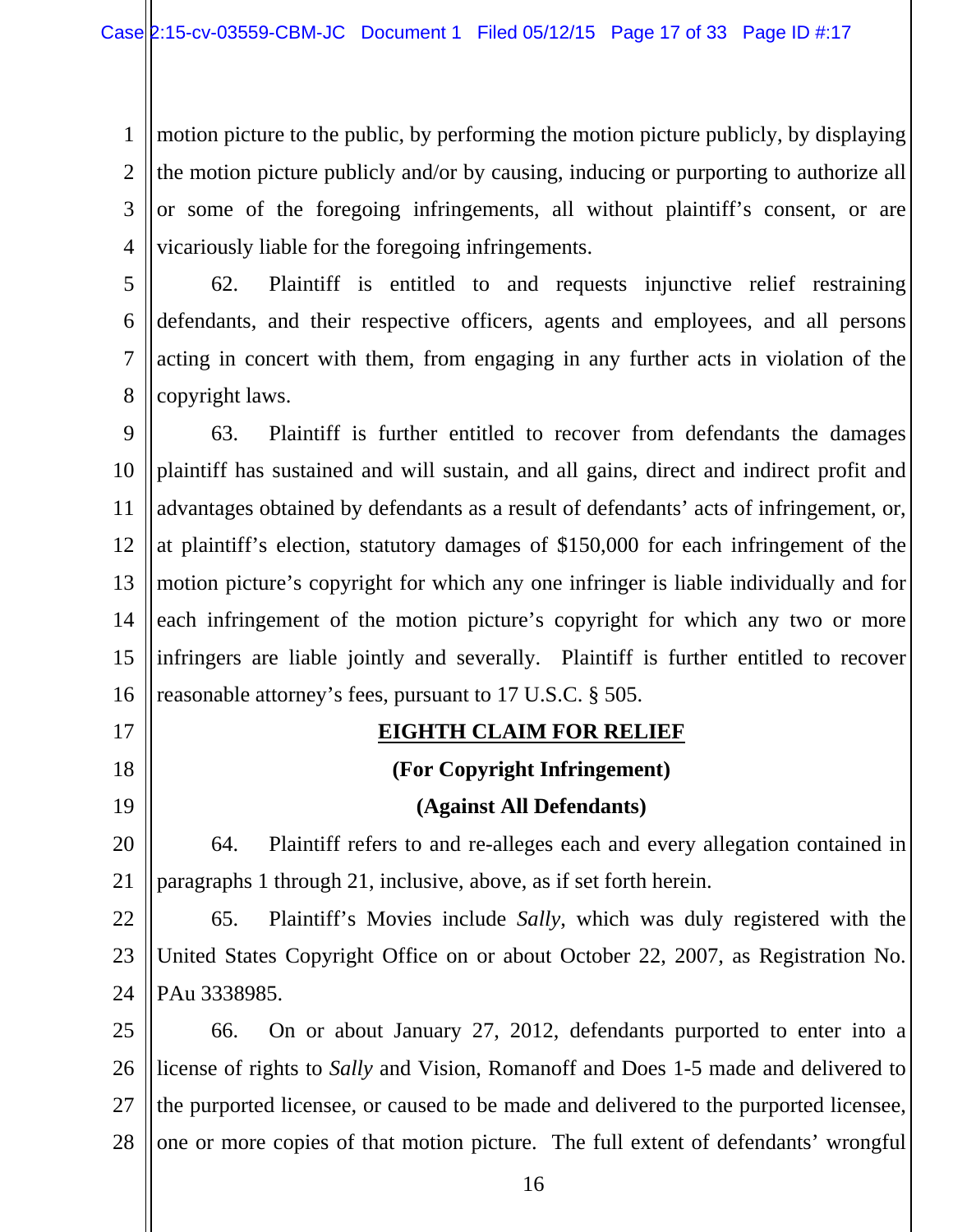1 2 3 4 conduct, including whether defendants purported to enter into other licenses with respect to the motion picture, is not presently known to plaintiff, who will, if necessary and appropriate, seek leave to amend this Complaint when the full extent of defendants' wrongful conduct is ascertained.

5 6 7 8 9 10 67. Defendants have infringed plaintiff's copyright in *Sally*, by, *inter alia*, reproducing the motion picture in copies, by distributing copies of the motion picture to the public, by performing the motion picture publicly, by displaying the motion picture publicly and/or by causing, inducing or purporting to authorize all or some of the foregoing infringements, all without plaintiff's consent, or are vicariously liable for the foregoing infringements.

11 12 13 14 68. Plaintiff is entitled to and requests injunctive relief restraining defendants, and their respective officers, agents and employees, and all persons acting in concert with them, from engaging in any further acts in violation of the copyright laws.

15 16 17 18 19 20 21 22 69. Plaintiff is further entitled to recover from defendants the damages plaintiff has sustained and will sustain, and all gains, direct and indirect profit and advantages obtained by defendants as a result of defendants' acts of infringement, or, at plaintiff's election, statutory damages of \$150,000 for each infringement of the motion picture's copyright for which any one infringer is liable individually and for each infringement of the motion picture's copyright for which any two or more infringers are liable jointly and severally. Plaintiff is further entitled to recover reasonable attorney's fees, pursuant to 17 U.S.C. § 505.

# **NINTH CLAIM FOR RELIEF (For Copyright Infringement) (Against All Defendants)**

26 27 70. Plaintiff refers to and re-alleges each and every allegation contained in paragraphs 1 through 21, inclusive, above, as if set forth herein.

28 ///

23

24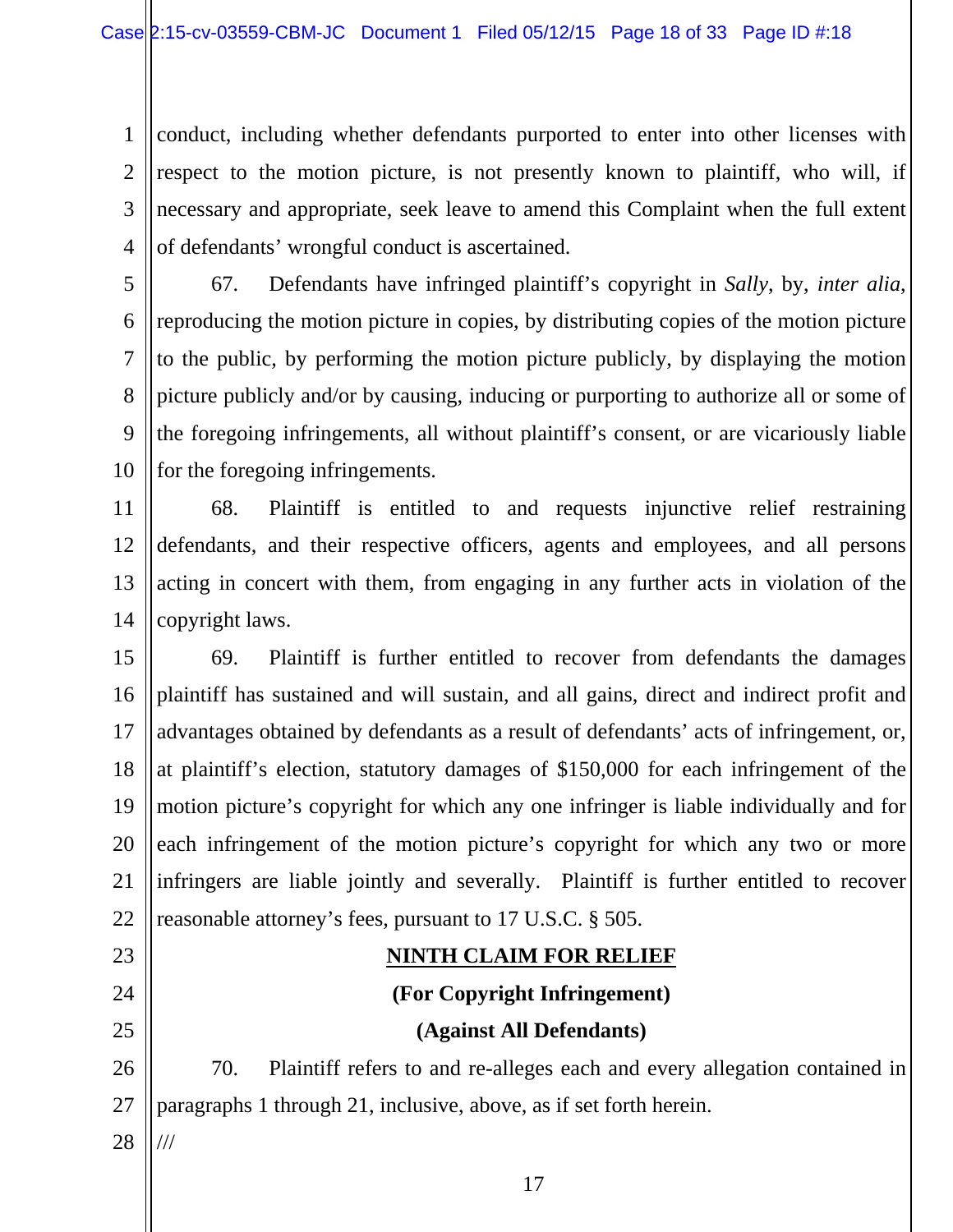1 2 3 71. Plaintiff's Movies include *Good Luck*, which was duly registered with the United States Copyright Office on or about June 7, 1996, as Registration No. PAu 2134119.

4 5 6 7 8 9 10 11 12 72. On or about July 9, 2010, August 2, 2010, August 24, 2010, April 15, 2011, October 19, 2012, and February 28, 2013, defendants purported to enter into licenses of rights to *Good Luck* and Vision, Romanoff and Does 1-5 made and delivered to each of the purported licensees, or caused to be made and delivered to each of the purported licensees, one or more copies of that motion picture. The full extent of defendants' wrongful conduct, including whether defendants purported to enter into other licenses with respect to the motion picture, is not presently known to plaintiff, who will, if necessary and appropriate, seek leave to amend this Complaint when the full extent of defendants' wrongful conduct is ascertained.

- 13 14 15 16 17 18 73. Defendants have infringed plaintiff's copyright in *Good Luck*, by, *inter alia*, reproducing the motion picture in copies, by distributing copies of the motion picture to the public, by performing the motion picture publicly, by displaying the motion picture publicly and/or by causing, inducing or purporting to authorize all or some of the foregoing infringements, all without plaintiff's consent, or are vicariously liable for the foregoing infringements.
- 19 20 21 22 74. Plaintiff is entitled to and requests injunctive relief restraining defendants, and their respective officers, agents and employees, and all persons acting in concert with them, from engaging in any further acts in violation of the copyright laws.
- 23 24 25 26 27 28 75. Plaintiff is further entitled to recover from defendants the damages plaintiff has sustained and will sustain, and all gains, direct and indirect profit and advantages obtained by defendants as a result of defendants' acts of infringement, or, at plaintiff's election, statutory damages of \$150,000 for each infringement of the motion picture's copyright for which any one infringer is liable individually and for each infringement of the motion picture's copyright for which any two or more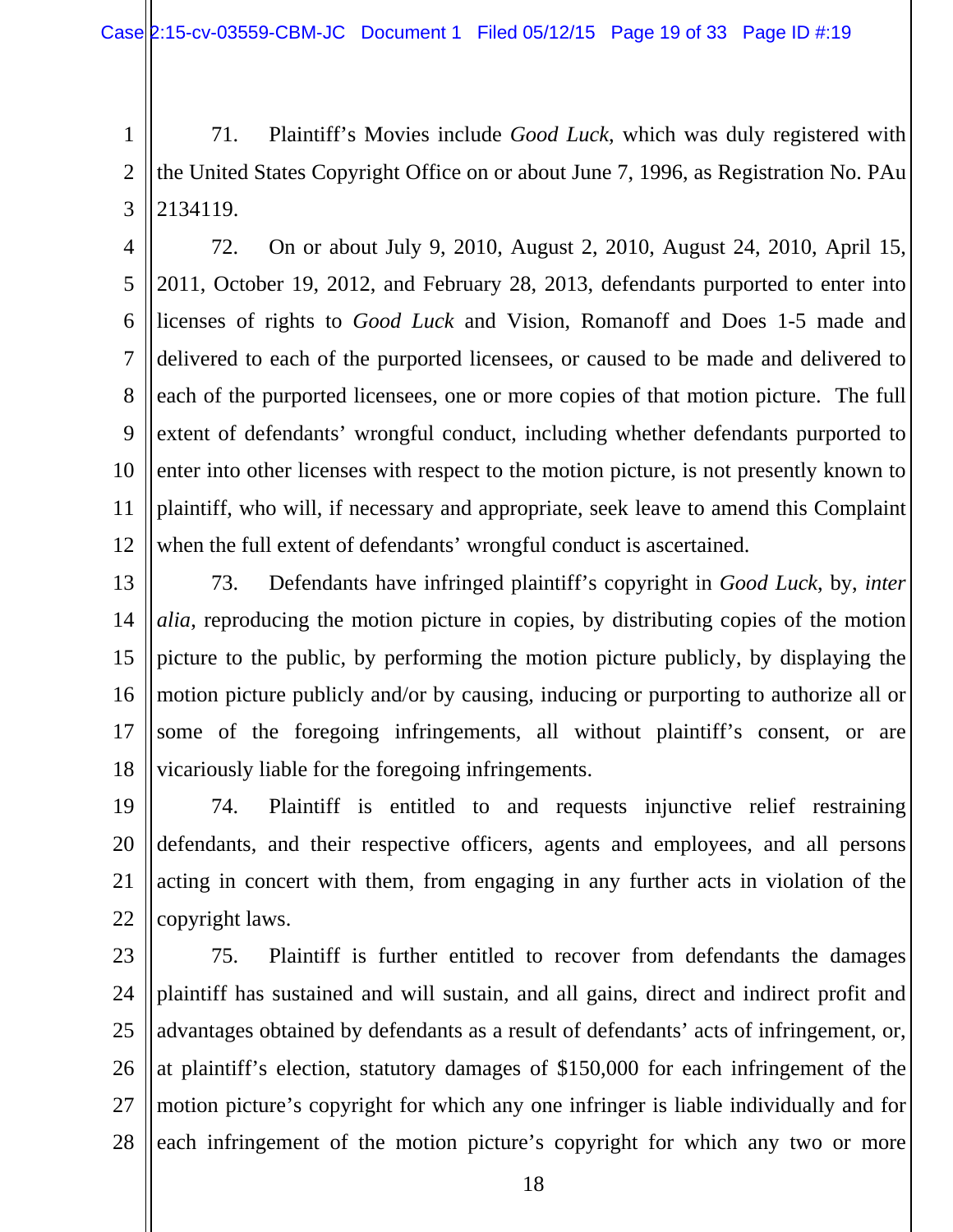3

4

5

1 2 infringers are liable jointly and severally. Plaintiff is further entitled to recover reasonable attorney's fees, pursuant to 17 U.S.C. § 505.

# **TENTH CLAIM FOR RELIEF (For Copyright Infringement)**

#### **(Against All Defendants)**

6 7 76. Plaintiff refers to and re-alleges each and every allegation contained in paragraphs 1 through 21, inclusive, above, as if set forth herein.

8 9 10 11 12 77. Plaintiff's Movies include *High Freakquency*, for which copyright in the screenplay was duly registered with the United States Copyright Office on or about May 9, 1996, as Registration No. PAu 2087471, and copyright in the motion picture was duly registered with the United States Copyright Office on or about January 21, 2014, as Registration No. PA 1921839.

13 14 15 16 17 18 19 20 78. On or about July 9, 2010, defendants purported to enter into a license of rights to *High Freakquency* and Vision, Romanoff and Does 1-5 made and delivered to the purported licensee, or caused to be made and delivered to the purported licensee, one or more copies of that motion picture. The full extent of defendants' wrongful conduct, including whether defendants purported to enter into other licenses with respect to the motion picture, is not presently known to plaintiff, who will, if necessary and appropriate, seek leave to amend this Complaint when the full extent of defendants' wrongful conduct is ascertained.

21 22 23 24 25 26 79. Defendants have infringed plaintiff's copyright in *High Freakquency*, by, *inter alia*, reproducing the motion picture in copies, by distributing copies of the motion picture to the public, by performing the motion picture publicly, by displaying the motion picture publicly and/or by causing, inducing or purporting to authorize all or some of the foregoing infringements, all without plaintiff's consent, or are vicariously liable for the foregoing infringements.

27 28 80. Plaintiff is entitled to and requests injunctive relief restraining defendants, and their respective officers, agents and employees, and all persons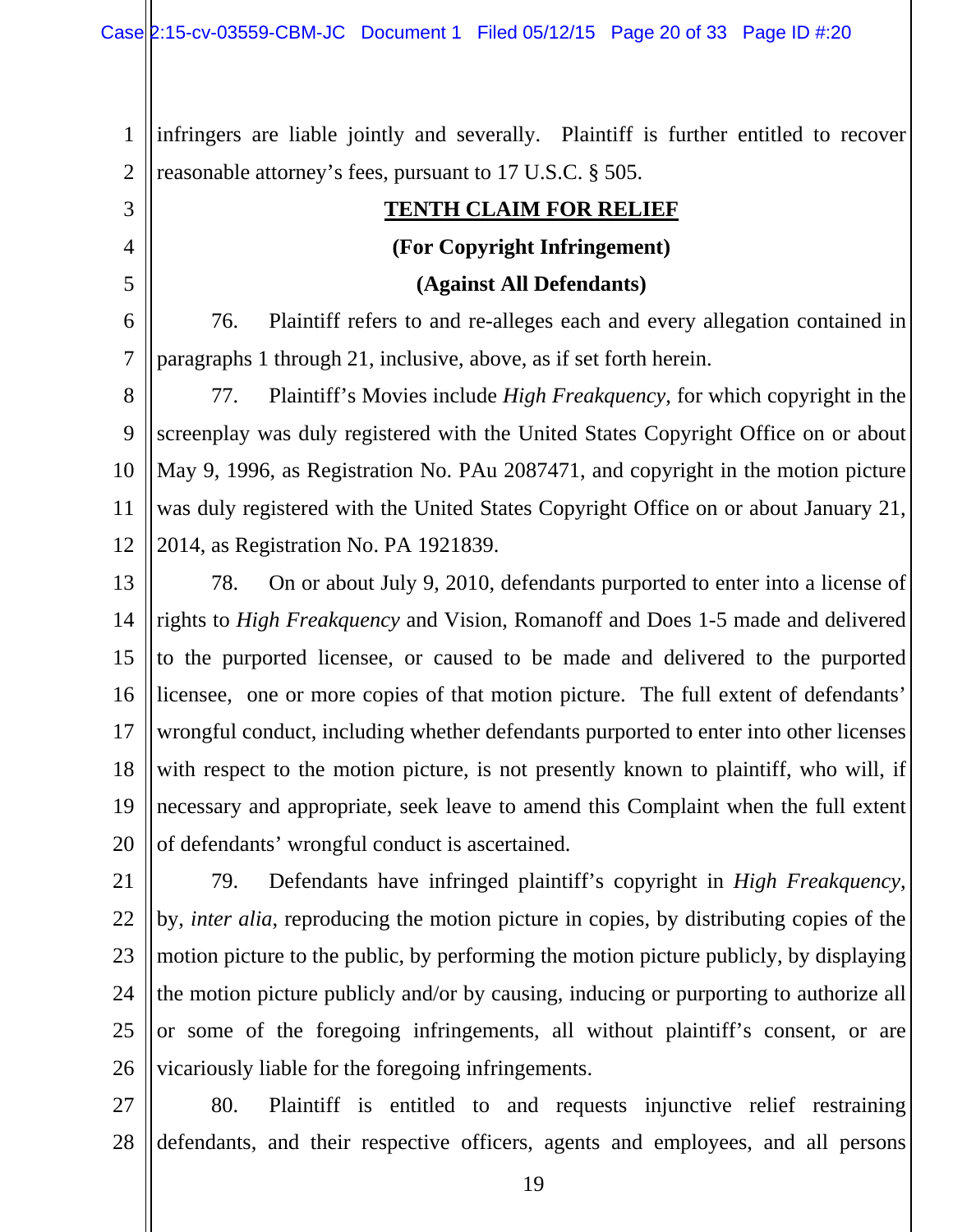1 2 acting in concert with them, from engaging in any further acts in violation of the copyright laws.

3 4 5 6 7 8 9 10 81. Plaintiff is further entitled to recover from defendants the damages plaintiff has sustained and will sustain, and all gains, direct and indirect profit and advantages obtained by defendants as a result of defendants' acts of infringement, or, at plaintiff's election, statutory damages of \$150,000 for each infringement of the motion picture's copyright for which any one infringer is liable individually and for each infringement of the motion picture's copyright for which any two or more infringers are liable jointly and severally. Plaintiff is further entitled to recover reasonable attorney's fees, pursuant to 17 U.S.C. § 505.

#### **ELEVENTH CLAIM FOR RELIEF**

#### **(For Copyright Infringement)**

#### **(Against All Defendants)**

82. Plaintiff refers to and re-alleges each and every allegation contained in paragraphs 1 through 21, inclusive, above, as if set forth herein.

16 17 18 83. Plaintiff's Movies include *Livers Ain't Cheap*, which was duly registered with the United States Copyright Office on or about April 3, 1996, as Registration No. PAu 2073258.

19 20 21 22 23 24 25 26 27 84. On or about November 8, 2011, and February 19, 2013, defendants purported to enter into licenses of rights to *Livers Ain't Cheap* and Vision, Romanoff and Does 1-5 made and delivered to each of the purported licensees, or caused to be made and delivered to each of the purported licensees, one or more copies of that motion picture. The full extent of defendants' wrongful conduct, including whether defendants purported to enter into other licenses with respect to the motion picture, is not presently known to plaintiff, who will, if necessary and appropriate, seek leave to amend this Complaint when the full extent of defendants' wrongful conduct is ascertained.

28 ///

11

12

13

14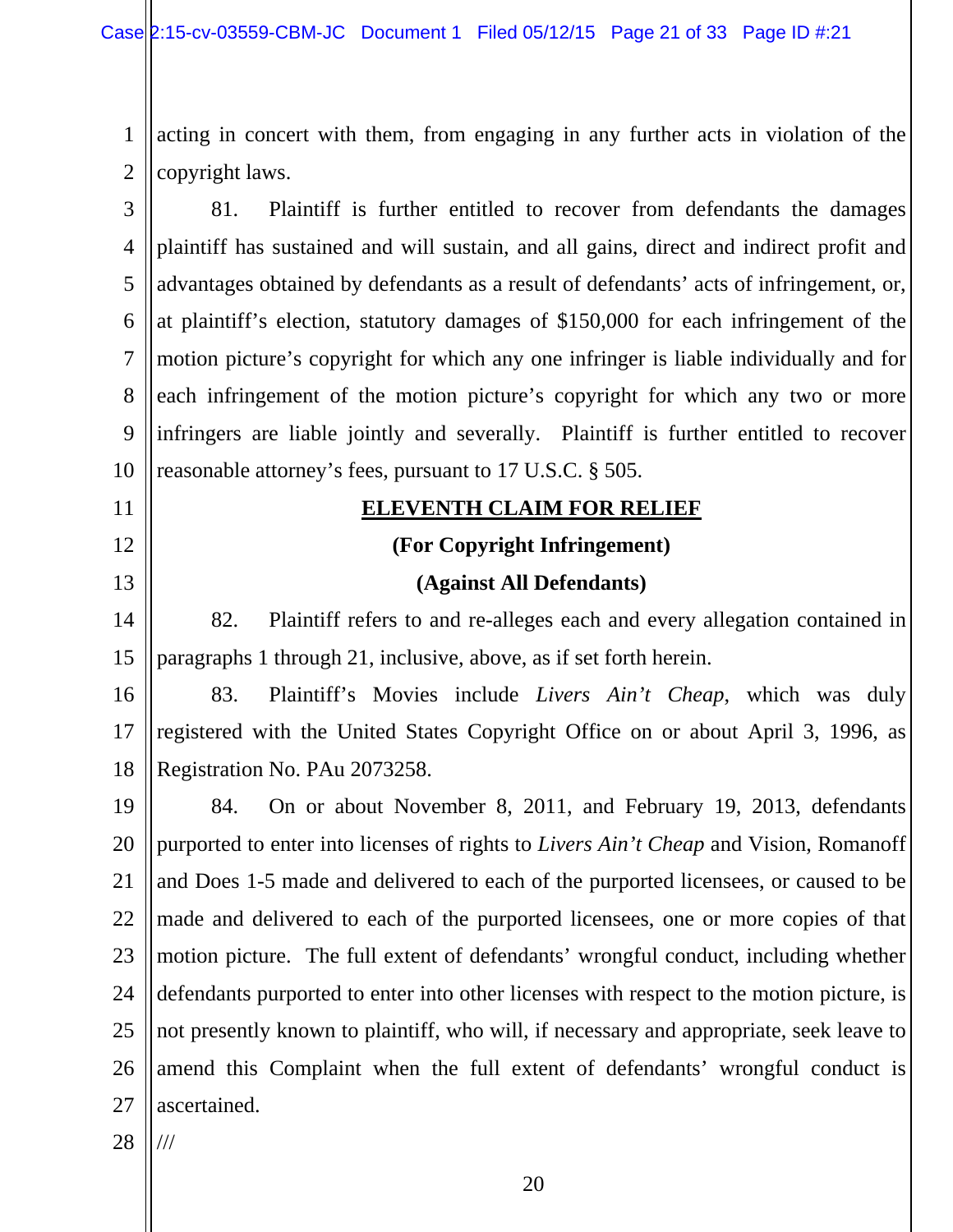1 2 3 4 5 6 85. Defendants have infringed plaintiff's copyright in *Livers Ain't Cheap*, by, *inter alia*, reproducing the motion picture in copies, by distributing copies of the motion picture to the public, by performing the motion picture publicly, by displaying the motion picture publicly and/or by causing, inducing or purporting to authorize all or some of the foregoing infringements, all without plaintiff's consent, or are vicariously liable for the foregoing infringements.

7 8 9 10 86. Plaintiff is entitled to and requests injunctive relief restraining defendants, and their respective officers, agents and employees, and all persons acting in concert with them, from engaging in any further acts in violation of the copyright laws.

11 12 13 14 15 16 17 18 87. Plaintiff is further entitled to recover from defendants the damages plaintiff has sustained and will sustain, and all gains, direct and indirect profit and advantages obtained by defendants as a result of defendants' acts of infringement, or, at plaintiff's election, statutory damages of \$150,000 for each infringement of the motion picture's copyright for which any one infringer is liable individually and for each infringement of the motion picture's copyright for which any two or more infringers are liable jointly and severally. Plaintiff is further entitled to recover reasonable attorney's fees, pursuant to 17 U.S.C. § 505.

19 20 21 22 23 24 **TWELFTH CLAIM FOR RELIEF (For Copyright Infringement) (Against All Defendants)** 88. Plaintiff refers to and re-alleges each and every allegation contained in paragraphs 1 through 21, inclusive, above, as if set forth herein. 89. Plaintiff's Movies include *Markus 4*, which was duly registered with the

25 26 United States Copyright Office on or about April 15, 1996, as Registration No. PAu 2073276.

27 28 90. On or about August 24, 2010, April 5, 2011, May 21, 2012, and February 19, 2013, defendants purported to enter into licenses of rights to *Markus 4*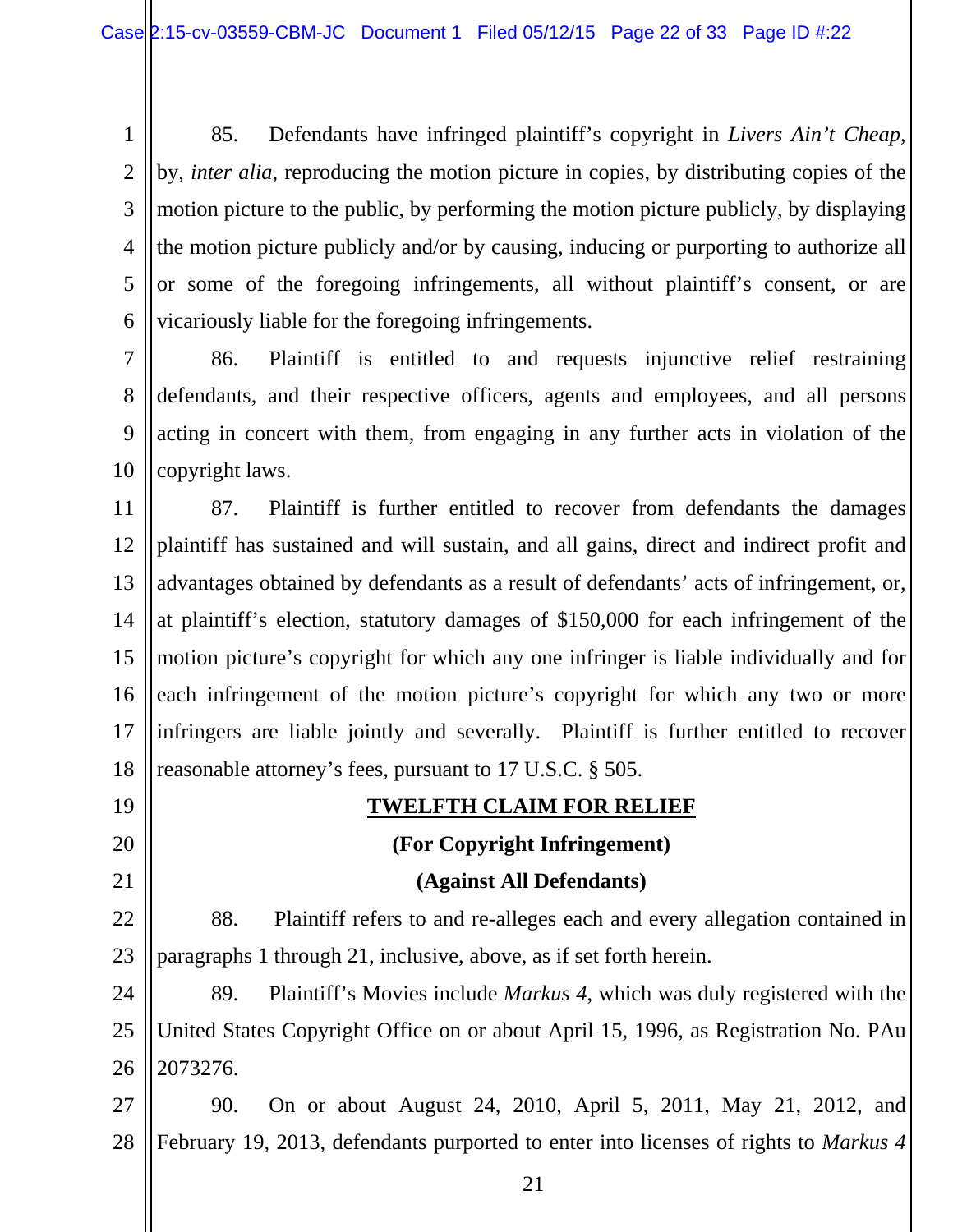1 2 3 4 5 6 7 and Vision, Romanoff and Does 1-5 made and delivered to each of the purported licensees, or caused to be made and delivered to each of the purported licensees, one or more copies of that motion picture. The full extent of defendants' wrongful conduct, including whether defendants purported to enter into other licenses with respect to the motion picture, is not presently known to plaintiff, who will, if necessary and appropriate, seek leave to amend this Complaint when the full extent of defendants' wrongful conduct is ascertained.

8 9 10 11 12 13 91. Defendants have infringed plaintiff's copyright in *Markus 4*, by, *inter alia*, reproducing the motion picture in copies, by distributing copies of the motion picture to the public, by performing the motion picture publicly, by displaying the motion picture publicly and/or by causing, inducing or purporting to authorize all or some of the foregoing infringements, all without plaintiff's consent, or are vicariously liable for the foregoing infringements.

14 15 16 17 92. Plaintiff is entitled to and requests injunctive relief restraining defendants, and their respective officers, agents and employees, and all persons acting in concert with them, from engaging in any further acts in violation of the copyright laws.

18 19 20 21 22 23 24 25 93. Plaintiff is further entitled to recover from defendants the damages plaintiff has sustained and will sustain, and all gains, direct and indirect profit and advantages obtained by defendants as a result of defendants' acts of infringement, or, at plaintiff's election, statutory damages of \$150,000 for each infringement of the motion picture's copyright for which any one infringer is liable individually and for each infringement of the motion picture's copyright for which any two or more infringers are liable jointly and severally. Plaintiff is further entitled to recover reasonable attorney's fees, pursuant to 17 U.S.C. § 505.

26 ///

27 ///

28 ///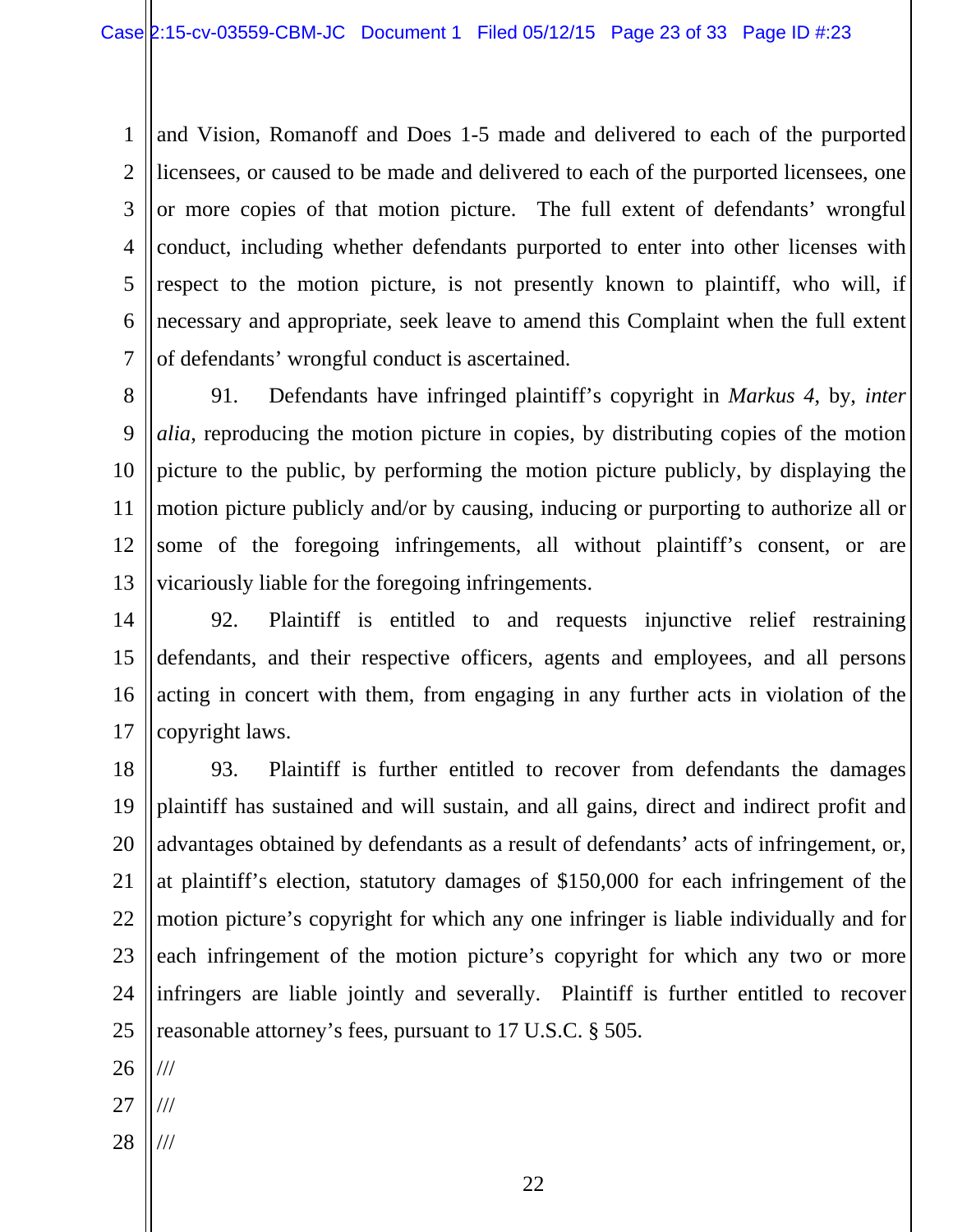2

1

3

5

#### **THIRTEENTH CLAIM FOR RELIEF**

#### **(For Copyright Infringement)**

#### **(Against All Defendants)**

4 94. Plaintiff refers to and re-alleges each and every allegation contained in paragraphs 1 through 21, inclusive, above, as if set forth herein.

6 7 8 95. Plaintiff's Movies include *Nature Trail*, which was duly registered with the United States Copyright Office on or about March 28, 2001, as Registration No. PAu 2506668.

9 10 11 12 13 14 15 16 17 96. On or about July 9, 2010, February 24, 2011, April 5, 2011, June 22, 2011, January 27, 2012, and February 19, 2013, defendants purported to enter into licenses of rights to *Nature Trail* and Vision, Romanoff and Does 1-5 made and delivered to each of the purported licensees, or caused to be made and delivered to each of the purported licensees, one or more copies of that motion picture. The full extent of defendants' wrongful conduct, including whether defendants purported to enter into other licenses with respect to the motion picture, is not presently known to plaintiff, who will, if necessary and appropriate, seek leave to amend this Complaint when the full extent of defendants' wrongful conduct is ascertained.

18 19 20 21 22 23 97. Defendants have infringed plaintiff's copyright in *Nature Trail*, by, *inter alia*, reproducing the motion picture in copies, by distributing copies of the motion picture to the public, by performing the motion picture publicly, by displaying the motion picture publicly and/or by causing, inducing or purporting to authorize all or some of the foregoing infringements, all without plaintiff's consent, or are vicariously liable for the foregoing infringements.

24 25 26 27 98. Plaintiff is entitled to and requests injunctive relief restraining defendants, and their respective officers, agents and employees, and all persons acting in concert with them, from engaging in any further acts in violation of the copyright laws.

28 ///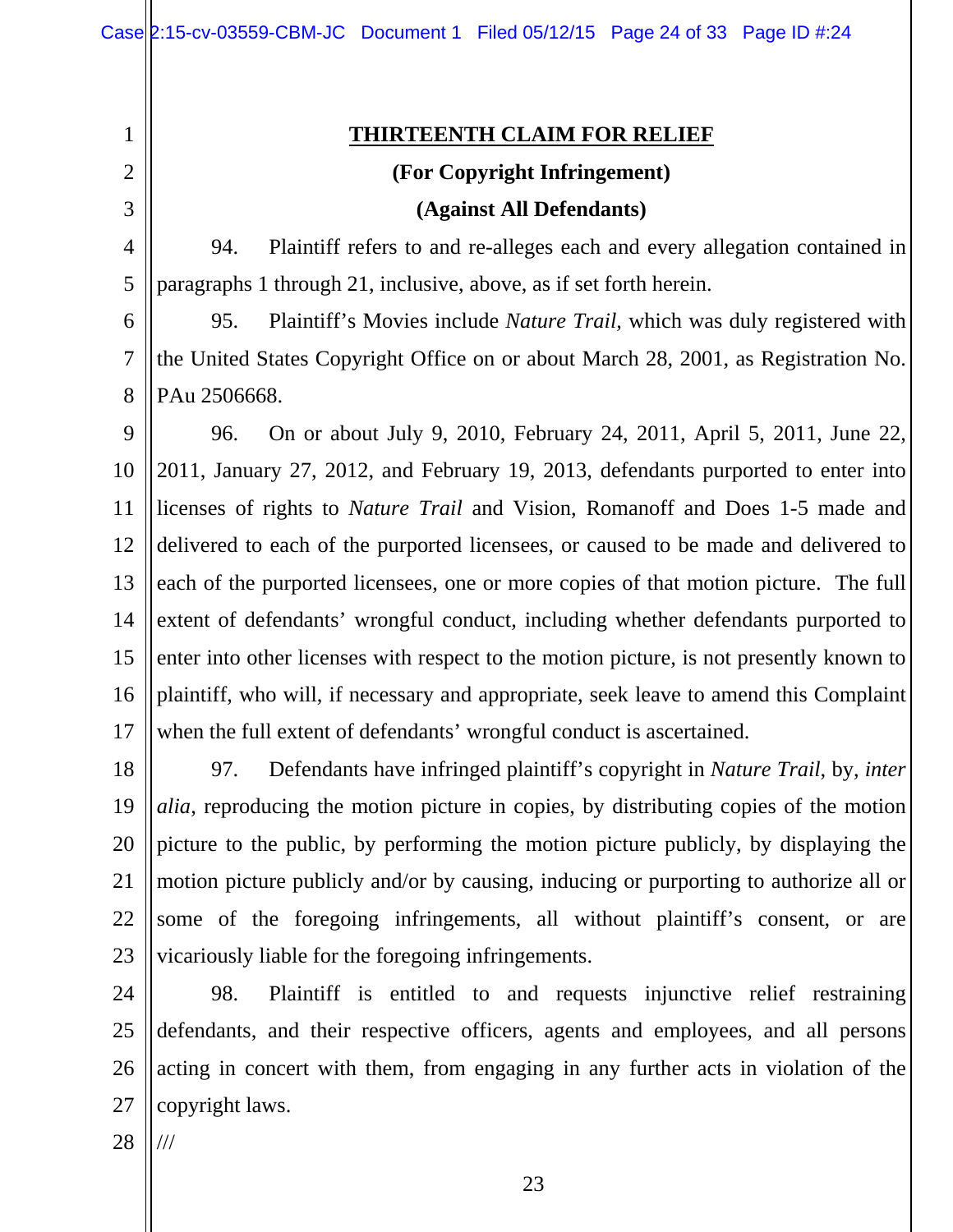1 2 3 4 5 6 7 8 99. Plaintiff is further entitled to recover from defendants the damages plaintiff has sustained and will sustain, and all gains, direct and indirect profit and advantages obtained by defendants as a result of defendants' acts of infringement, or, at plaintiff's election, statutory damages of \$150,000 for each infringement of the motion picture's copyright for which any one infringer is liable individually and for each infringement of the motion picture's copyright for which any two or more infringers are liable jointly and severally. Plaintiff is further entitled to recover reasonable attorney's fees, pursuant to 17 U.S.C. § 505.

#### 9 10

11

#### **FOURTEENTH CLAIM FOR RELIEF**

#### **(For Copyright Infringement)**

#### **(Against All Defendants)**

12 13 100. Plaintiff refers to and re-alleges each and every allegation contained in paragraphs 1 through 21, inclusive, above, as if set forth herein.

14 15 16 101. Plaintiff's Movies include *Nikita Blues*, which was duly registered with the United States Copyright Office on or about October 26, 1999, as Registration No. PAu 24273333.

17 18 19 20 21 22 23 24 25 102. On or about July 9, 2010, August 24, 2010, April 5, 2011, and April 23, 2013, defendants purported to enter into licenses of rights to *Nikita Blues* and Vision, Romanoff and Does 1-5 made and delivered to each of the purported licensees, or caused to be made and delivered to each of the purported licensees, one or more copies of that motion picture. The full extent of defendants' wrongful conduct, including whether defendants purported to enter into other licenses with respect to the motion picture, is not presently known to plaintiff, who will, if necessary and appropriate, seek leave to amend this Complaint when the full extent of defendants' wrongful conduct is ascertained.

26 27 28 103. Defendants have infringed plaintiff's copyright in *Nikita Blues*, by, *inter alia*, reproducing the motion picture in copies, by distributing copies of the motion picture to the public, by performing the motion picture publicly, by displaying the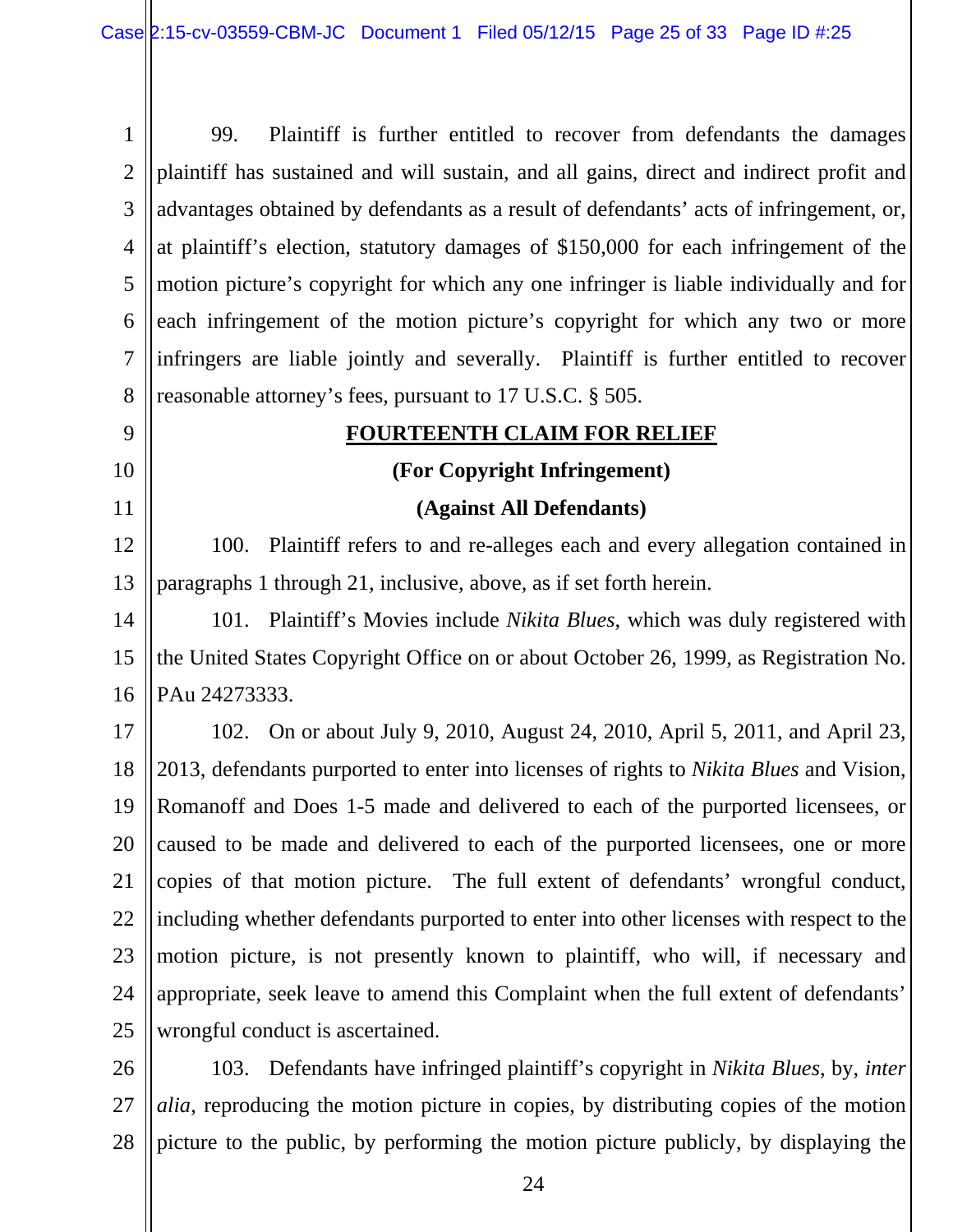1 2 3 motion picture publicly and/or by causing, inducing or purporting to authorize all or some of the foregoing infringements, all without plaintiff's consent, or are vicariously liable for the foregoing infringements.

4 5 6 7 104. Plaintiff is entitled to and requests injunctive relief restraining defendants, and their respective officers, agents and employees, and all persons acting in concert with them, from engaging in any further acts in violation of the copyright laws.

8 9 10 11 12 13 14 15 105. Plaintiff is further entitled to recover from defendants the damages plaintiff has sustained and will sustain, and all gains, direct and indirect profit and advantages obtained by defendants as a result of defendants' acts of infringement, or, at plaintiff's election, statutory damages of \$150,000 for each infringement of the motion picture's copyright for which any one infringer is liable individually and for each infringement of the motion picture's copyright for which any two or more infringers are liable jointly and severally. Plaintiff is further entitled to recover reasonable attorney's fees, pursuant to 17 U.S.C. § 505.

#### **FIFTEENTH CLAIM FOR RELIEF**

16

17

18

#### **(For Copyright Infringement)**

#### **(Against All Defendants)**

19 20 106. Plaintiff refers to and re-alleges each and every allegation contained in paragraphs 1 through 21, inclusive, above, as if set forth herein.

21 22 23 107. Plaintiff's Movies include *Blade Boxer*, which was duly registered with the United States Copyright Office on or about September 11, 1995, as Registration No. PA 643770.

24 25 26 27 28 108. On or about July 9, 2010, and February 19, 2013, defendants purported to enter into licenses of rights to *Blade Boxer* and Vision, Romanoff and Does 1-5 made and delivered to each of the purported licensees, or caused to be made and delivered to each of the purported licensees, one or more copies of that motion picture. The full extent of defendants' wrongful conduct, including whether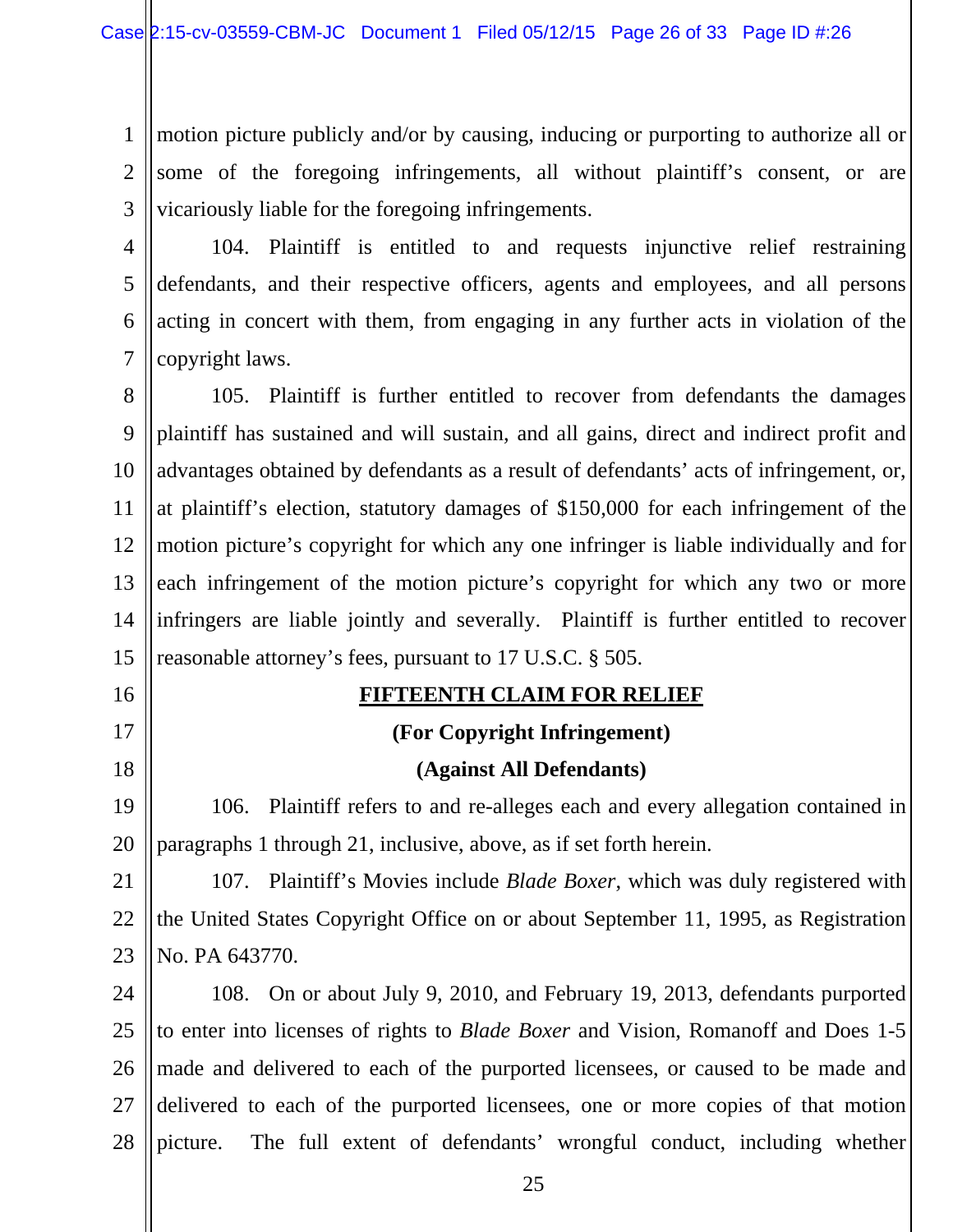1 2 3 4 defendants purported to enter into other licenses with respect to the motion picture, is not presently known to plaintiff, who will, if necessary and appropriate, seek leave to amend this Complaint when the full extent of defendants' wrongful conduct is ascertained.

5 6 7 8 9 10 109. Defendants have infringed plaintiff's copyright in *Blade Boxer*, by, *inter alia*, reproducing the motion picture in copies, by distributing copies of the motion picture to the public, by performing the motion picture publicly, by displaying the motion picture publicly and/or by causing, inducing or purporting to authorize all or some of the foregoing infringements, all without plaintiff's consent, or are vicariously liable for the foregoing infringements.

11 12 13 14 110. Plaintiff is entitled to and requests injunctive relief restraining defendants, and their respective officers, agents and employees, and all persons acting in concert with them, from engaging in any further acts in violation of the copyright laws.

15 16 17 18 19 20 21 22 111. Plaintiff is further entitled to recover from defendants the damages plaintiff has sustained and will sustain, and all gains, direct and indirect profit and advantages obtained by defendants as a result of defendants' acts of infringement, or, at plaintiff's election, statutory damages of \$150,000 for each infringement of the motion picture's copyright for which any one infringer is liable individually and for each infringement of the motion picture's copyright for which any two or more infringers are liable jointly and severally. Plaintiff is further entitled to recover reasonable attorney's fees, pursuant to 17 U.S.C. § 505.

# 24 25

23

#### **SIXTEENTH CLAIM FOR RELIEF**

**(For Copyright Infringement)** 

#### **(Against All Defendants)**

26 27 112. Plaintiff refers to and re-alleges each and every allegation contained in paragraphs 1 through 21, inclusive, above, as if set forth herein.

28 ///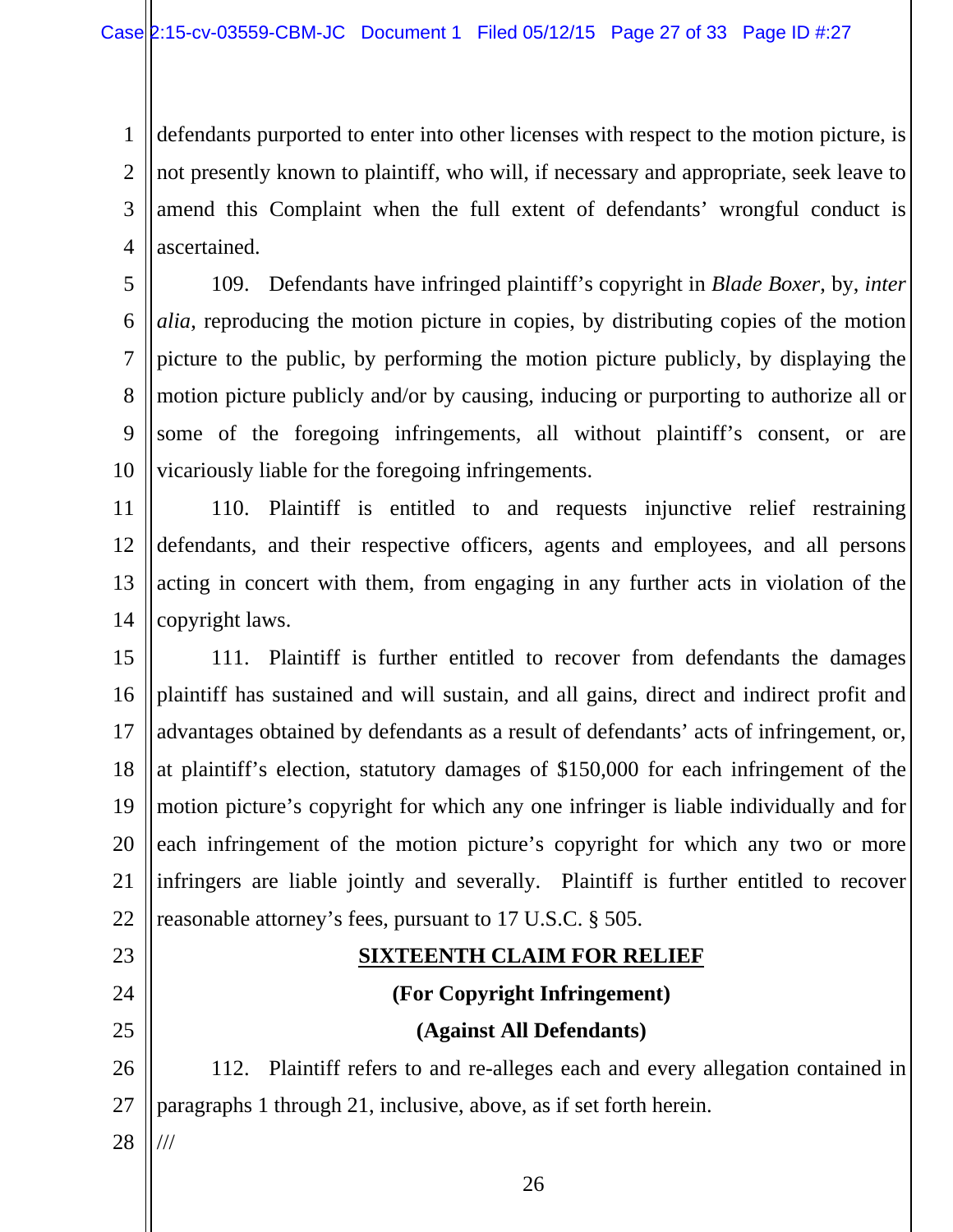1 2 3 113. Plaintiff's Movies include *Felons*, which was duly registered with the United States Copyright Office on or about February 25, 1999, as Registration No. PAu 2374269.

4 5 6 7 8 9 10 11 12 114. On or about July 9, 2010, April 5, 2011, and February 19, 2013, defendants purported to enter into licenses of rights to *Felons* and Vision, Romanoff and Does 1-5 made and delivered to each of the purported licensees, or caused to be made and delivered to each of the purported licensees, one or more copies of that motion picture. The full extent of defendants' wrongful conduct, including whether defendants purported to enter into other licenses with respect to the motion picture, is not presently known to plaintiff, who will, if necessary and appropriate, seek leave to amend this Complaint when the full extent of defendants' wrongful conduct is ascertained.

13 14 15 16 17 18 115. Defendants have infringed plaintiff's copyright in *Felons*, by, *inter alia*, reproducing the motion picture in copies, by distributing copies of the motion picture to the public, by performing the motion picture publicly, by displaying the motion picture publicly and/or by causing, inducing or purporting to authorize all or some of the foregoing infringements, all without plaintiff's consent, or are vicariously liable for the foregoing infringements.

19 20 21 22 116. Plaintiff is entitled to and requests injunctive relief restraining defendants, and their respective officers, agents and employees, and all persons acting in concert with them, from engaging in any further acts in violation of the copyright laws.

23 24 25 26 27 28 117. Plaintiff is further entitled to recover from defendants the damages plaintiff has sustained and will sustain, and all gains, direct and indirect profit and advantages obtained by defendants as a result of defendants' acts of infringement, or, at plaintiff's election, statutory damages of \$150,000 for each infringement of the motion picture's copyright for which any one infringer is liable individually and for each infringement of the motion picture's copyright for which any two or more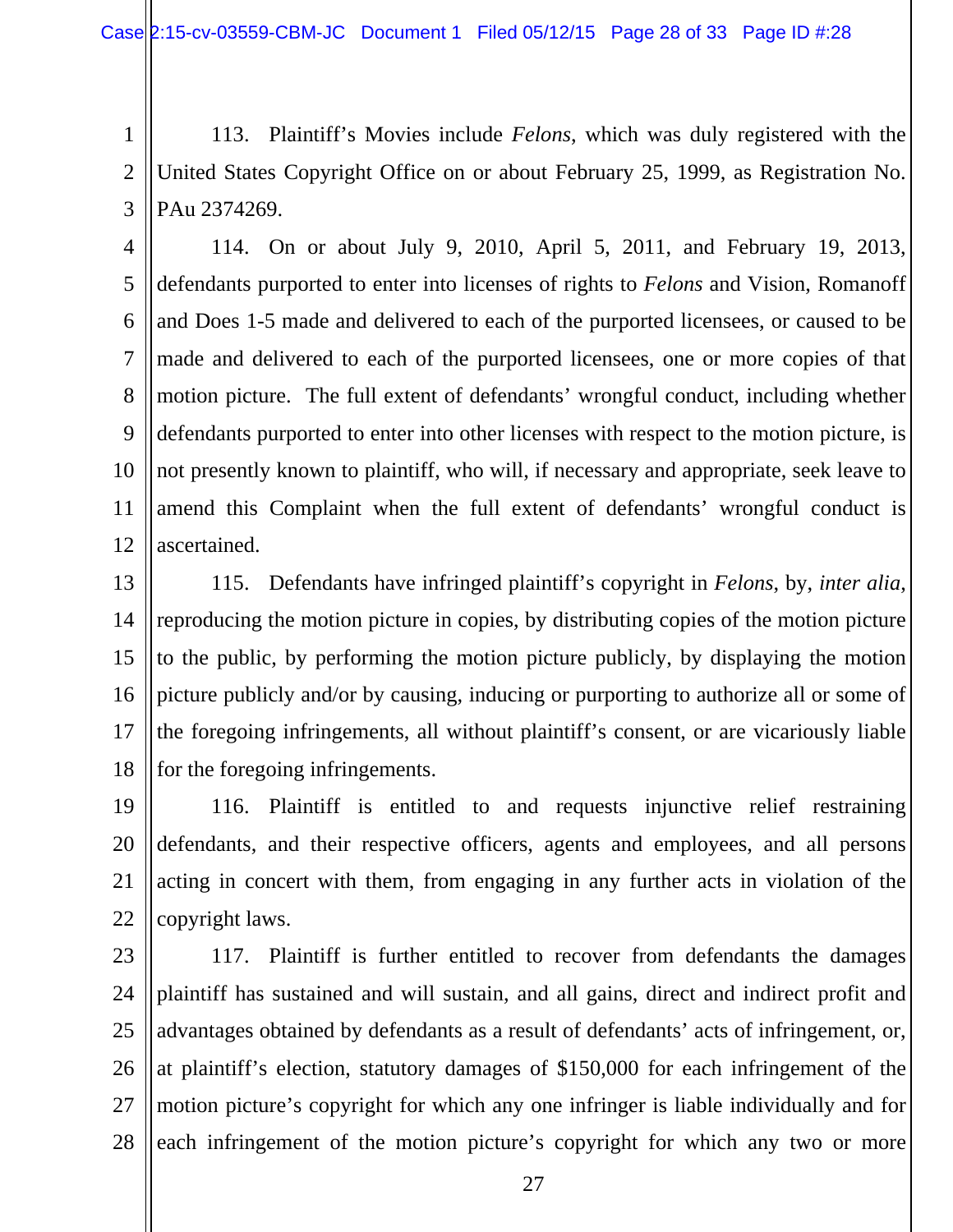1 2 infringers are liable jointly and severally. Plaintiff is further entitled to recover reasonable attorney's fees, pursuant to 17 U.S.C. § 505.

#### **SEVENTEENTH CLAIM FOR RELIEF**

#### **(For Copyright Infringement)**

#### **(Against All Defendants)**

6 7 118. Plaintiff refers to and re-alleges each and every allegation contained in paragraphs 1 through 21, inclusive, above, as if set forth herein.

8 9 10 11 12 119. Plaintiff's Movies include *Theory Of The Leisure Class*, for which copyright in the screenplay was duly registered with the United States Copyright Office on or about December 31, 1997, as Registration No. PAu 2264813, and copyright in the motion picture was duly registered with the United States Copyright Office on or about January 21, 2014, as Registration No. PA 1908051.

13 14 15 16 17 18 19 20 21 120. On or about July 9, 2010, February 24, 2011, and February 19, 2013, defendants purported to enter into licenses of rights to *Theory Of The Leisure Class* and Vision, Romanoff and Does 1-5 made and delivered to each of the purported licensees, or caused to be made and delivered to each of the purported licensees, one or more copies of that motion picture. The full extent of defendants' wrongful conduct, including whether defendants purported to enter into other licenses with respect to the motion picture, is not presently known to plaintiff, who will, if necessary and appropriate, seek leave to amend this Complaint when the full extent of defendants' wrongful conduct is ascertained.

22 23 24 25 26 27 121. Defendants have infringed plaintiff's copyright in *Theory Of The Leisure Class*, by, *inter alia*, reproducing the motion picture in copies, by distributing copies of the motion picture to the public, by performing the motion picture publicly, by displaying the motion picture publicly and/or by causing, inducing or purporting to authorize all or some of the foregoing infringements, all without plaintiff's consent, or are vicariously liable for the foregoing infringements.

28 ///

3

4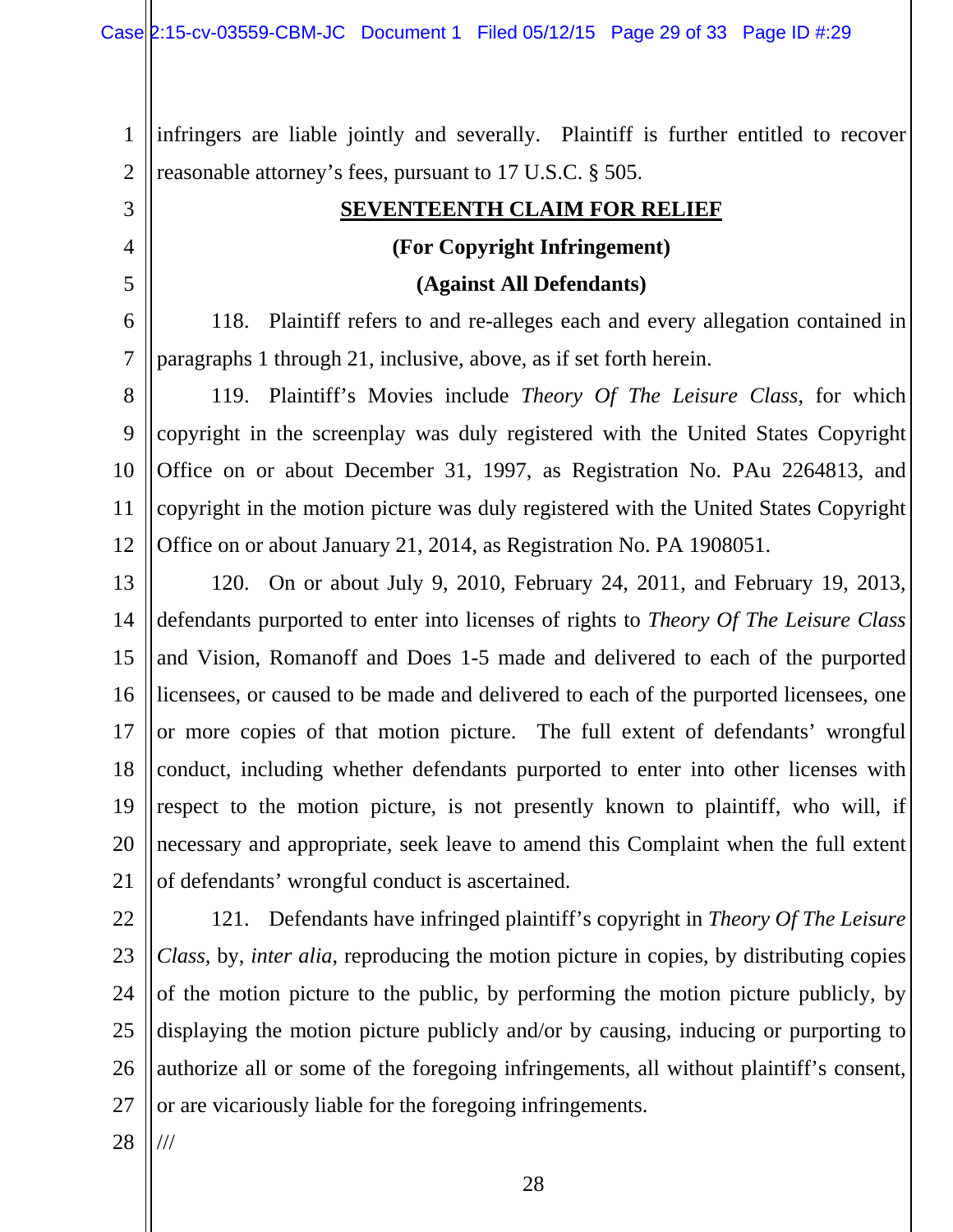1 2 3 4 122. Plaintiff is entitled to and requests injunctive relief restraining defendants, and their respective officers, agents and employees, and all persons acting in concert with them, from engaging in any further acts in violation of the copyright laws.

5 6 7 8 9 10 11 12 123. Plaintiff is further entitled to recover from defendants the damages plaintiff has sustained and will sustain, and all gains, direct and indirect profit and advantages obtained by defendants as a result of defendants' acts of infringement, or, at plaintiff's election, statutory damages of \$150,000 for each infringement of the motion picture's copyright for which any one infringer is liable individually and for each infringement of the motion picture's copyright for which any two or more infringers are liable jointly and severally. Plaintiff is further entitled to recover reasonable attorney's fees, pursuant to 17 U.S.C. § 505.

- 13
- 14

15

#### **EIGHTEENTH CLAIM FOR RELIEF**

#### **(For Copyright Infringement)**

#### **(Against All Defendants)**

16 17 124. Plaintiff refers to and re-alleges each and every allegation contained in paragraphs 1 through 21, inclusive, above, as if set forth herein.

18 19 20 125. Plaintiff's Movies include *Weekend Adventure*, which was duly registered with the United States Copyright Office on or about May 22, 1989, as Registration No. PAu 1237173.

21 22 23 24 25 26 27 28 126. On or about July 9, 2010, and April 5, 2011, defendants purported to enter into licenses of rights to *Weekend Adventure* and Vision, Romanoff and Does 1- 5 made and delivered to each of the purported licensees, or caused to be made and delivered to each of the purported licensees, one or more copies of that motion picture. The full extent of defendants' wrongful conduct, including whether defendants purported to enter into other licenses with respect to the motion picture, is not presently known to plaintiff, who will, if necessary and appropriate, seek leave to ///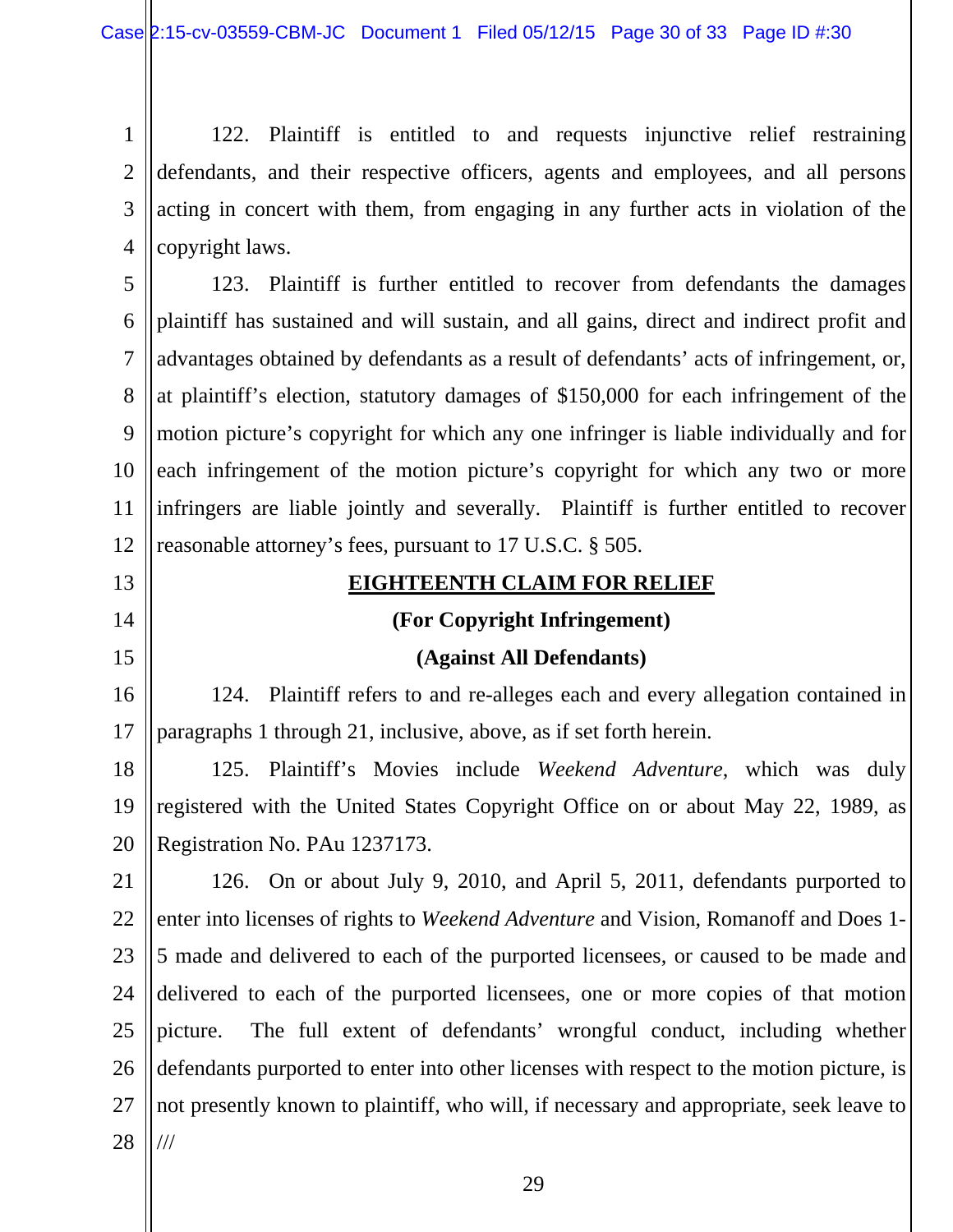1 2 amend this Complaint when the full extent of defendants' wrongful conduct is ascertained.

3 4 5 6 7 8 127. Defendants have infringed plaintiff's copyright in *Weekend Adventure*, by, *inter alia*, reproducing the motion picture in copies, by distributing copies of the motion picture to the public, by performing the motion picture publicly, by displaying the motion picture publicly and/or by causing, inducing or purporting to authorize all or some of the foregoing infringements, all without plaintiff's consent, or are vicariously liable for the foregoing infringements.

9 10 11 12 128. Plaintiff is entitled to and requests injunctive relief restraining defendants, and their respective officers, agents and employees, and all persons acting in concert with them, from engaging in any further acts in violation of the copyright laws.

13 14 15 16 17 18 19 20 129. Plaintiff is further entitled to recover from defendants the damages plaintiff has sustained and will sustain, and all gains, direct and indirect profit and advantages obtained by defendants as a result of defendants' acts of infringement, or, at plaintiff's election, statutory damages of \$150,000 for each infringement of the motion picture's copyright for which any one infringer is liable individually and for each infringement of the motion picture's copyright for which any two or more infringers are liable jointly and severally. Plaintiff is further entitled to recover reasonable attorney's fees, pursuant to 17 U.S.C. § 505.

21

#### **PRAYER**

22 23  **WHEREFORE,** plaintiff A-Mark Entertainment, LLC prays for judgment as follows:

24

25

26

27

28

1. On each of the Claims for Relief, against all defendants:

(a) That defendants, and each of them and their respective agents and servants, be enjoined during the pendency of this action and permanently from infringing, or contributing to the infringement of, plaintiff's copyrights in any manner, and from copying, selling,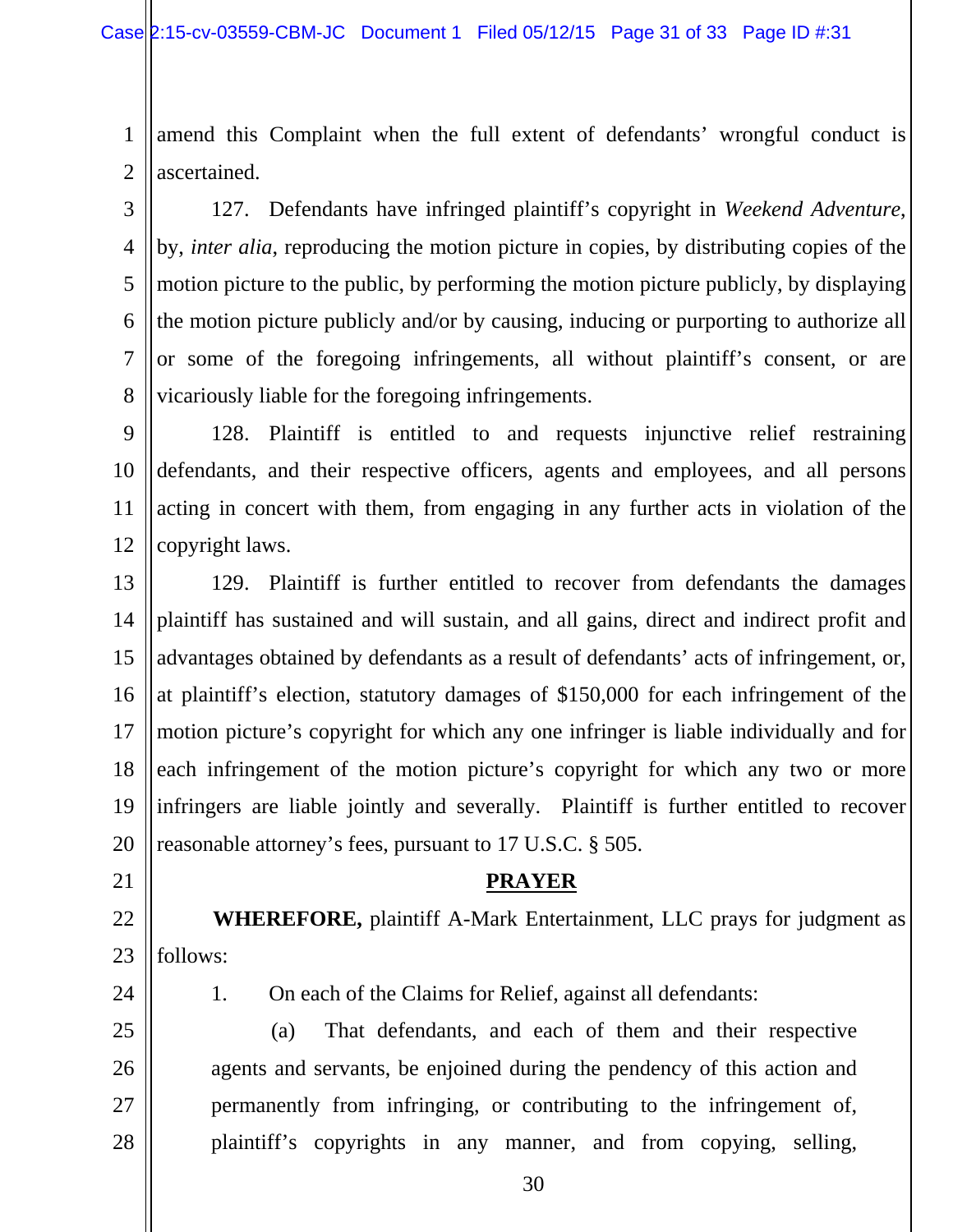marketing, distributing, performing, displaying or otherwise exploiting infringing copies or reproductions of any of plaintiff's copyrighted materials, and that defendants be required to deliver up to plaintiff all copies and other materials used in the making of infringing copies or reproductions; and

(b) That defendants, and each of them, be required to pay plaintiff such damages as plaintiff has sustained in consequence of defendants' infringements of plaintiff's copyright, including but not limited to the injury to the value of plaintiff's property, and all other damages sustained by plaintiff, and to account for and pay to plaintiff all gains, direct and indirect profits and advantages derived by defendants by reason of their infringements, or, at plaintiff's election, statutory damages of \$150,000 for each infringement of each of plaintiff's copyrights for which any one infringer is liable individually and for each infringement of the motion picture's copyright for which any two or more infringers are liable jointly and severally, all according to proof and with prejudgment interest on all sums awarded;

18 19

20

22

23

24

25

26

27

28

1

2

3

4

5

6

7

8

9

10

11

12

13

14

15

16

17

2. For plaintiff's cost of suit and its attorneys' fees; and

3. For such other and further relief as the Court deems just and proper.

21

Dated: May 12, 2015<br> *S/ Peter J. Anderson*, Esq. *Peter J. Anderson*, Esq. LAW OFFICES OF PETER J. ANDERSON<br>A Professional Corporation Attorney for Plaintiff<br>A-MARK ENTERTAINMENT, LLC